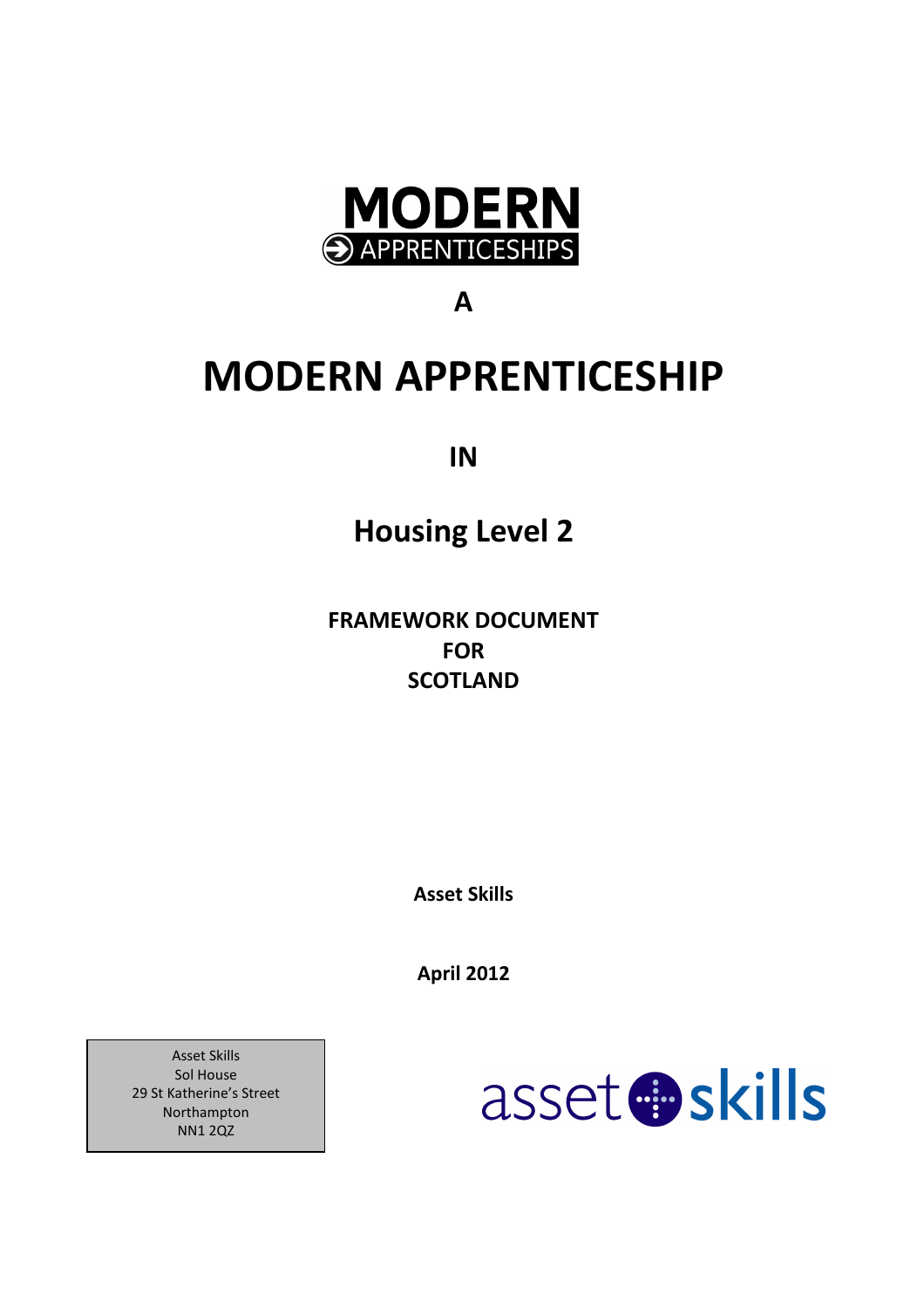# **Contents**

| Modern Apprenticeships in Scotland             | 3              |
|------------------------------------------------|----------------|
| Modern Apprenticeships in Housing              | 4              |
| Summary of Framework                           | 5              |
| The Framework                                  | 6              |
| Registration and certification                 | $\overline{7}$ |
| Recruitment and selection                      | 8              |
| Equal opportunities                            | 8              |
| Health and safety                              | 9              |
| Contracts                                      | 9              |
| <b>Employment status of Modern Apprentices</b> | 9              |
| Terms and conditions of employment             | 9              |
| Training and development                       | $10\,$         |
| Consultation                                   | 11             |
| Career progression                             | 12             |

# Appendices

| Appendix 1 | Stakeholder Responsibilities         | 13 |
|------------|--------------------------------------|----|
| Appendix 2 | Modern Apprenticeship Centres (MACs) | 16 |
| Appendix 3 | Training Agreement and Training Plan |    |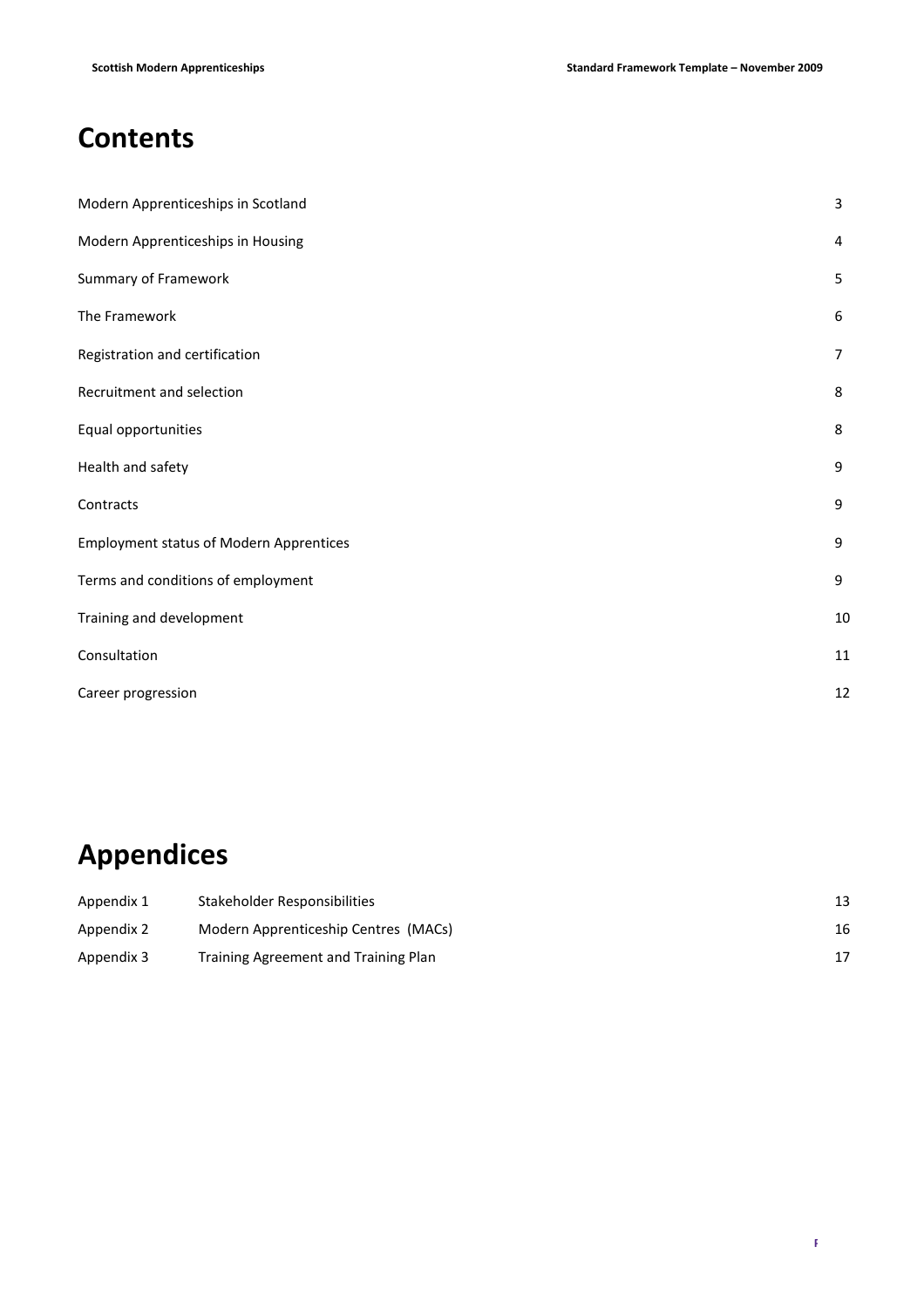# Modern Apprenticeships in Scotland

## What are Modern Apprenticeships?

Modern Apprenticeships offer those aged over 16 paid employment combined with the opportunity to train for jobs at craft, technician and management level.

## Who develops them?

Modern Apprenticeships are developed by Sector Skills Councils (SSCs). SSCs consult with employers and key partners in their sector to produce a training programme, which meets the needs of employers.

## Who are they for?

Modern Apprenticeships are available to employees aged 16 or over. Employees need to demonstrate to their employer that they have the potential to complete the programme.

## What's in a Modern Apprenticeship?

In Scotland, there are more than 70 different Modern Apprenticeship Frameworks and they are all designed to deliver a training package around a minimum standard of competence defined by employers through SSCs. They all contain the same 3 basic criteria:

- A relevant S/NVQ (or alternative competency based qualifications)
- Core Skills
- Industry specific training

Details of the content of this specific Modern Apprenticeship are given in the next section.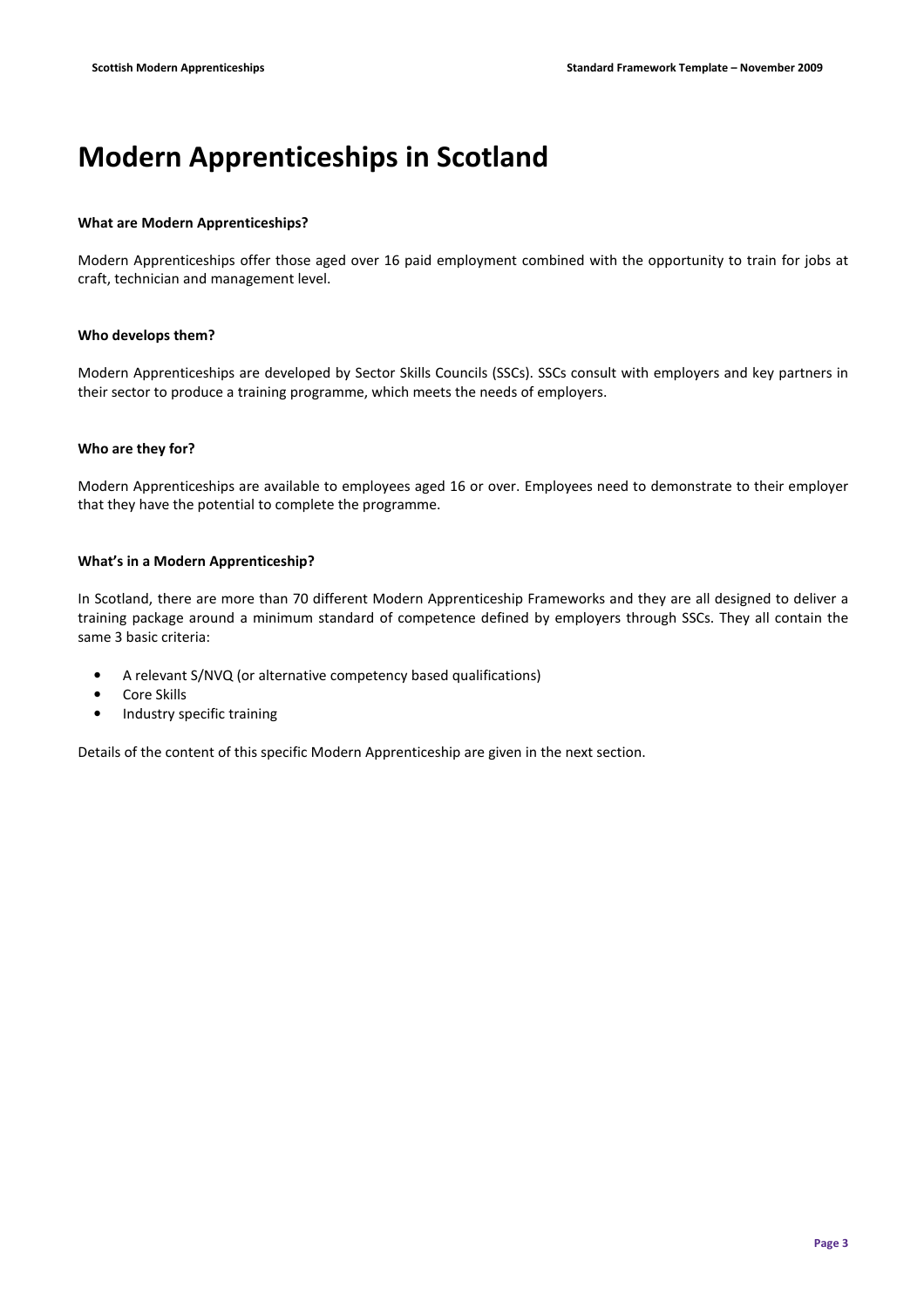# Modern Apprenticeship in Housing

## Background to the sector

1 in 4 of all Scottish homes is owned and managed by a social landlord, that is, either a local authority or a housing association. Social renting is a major contributor to housing supply across the whole of Scotland. Social housing is provided by some of Scotland's biggest employers. Glasgow Housing Association, for example, the biggest landlord in the UK employs over 2,000 staff. Most local authorities are still major employers of housing staff. However the sector is also characterised by many smaller scale employers, principally community-based housing associations, which as their name suggests, serve the housing needs of a specific community.

Economically times are difficult, but not as difficult for social housing as many other sectors of the economy. Much of housing organisations' income comes from rent which is reasonably constant regardless of economic circumstances. Demand for social housing increases during recessions as economic stresses cause other types of housing to become less sustainable. The Scottish Government has continued to invest in housing construction, partly as a means of supporting the construction industry through difficult times, the effect of which has been that housing associations and local authorities are increasing the size of their housing stock.

Social housing organisations are also much more than housing providers and many have an active 'wider role' within the communities they serve. Leveraging the asset base at their disposal, social housing organisations do much to deliver social care, health, employment, financial inclusion, and many other benefits for the communities they serve.

Housing organisations are not-for-profit and their ethos is achieving social benefit. This strong commitment to social goals includes their economic commitment to the communities they serve. Housing organisations recognise the role they can play as a major employer in terms of job creation within the broader economic life of the communities they serve.

Social housing organisations are very largely excellent employers, committed to the organisational and career development of their staff. They have a good track record in investing in their staff and supporting their achievement of qualifications.

## Profile of the sector.



In Scotland there are 9,400 employees within social housing across 2,900 organisations. The Age profile of the workforce is as follows:

Please note that Northern Ireland figures differ significantly from the rest of the UK due to the small sample size.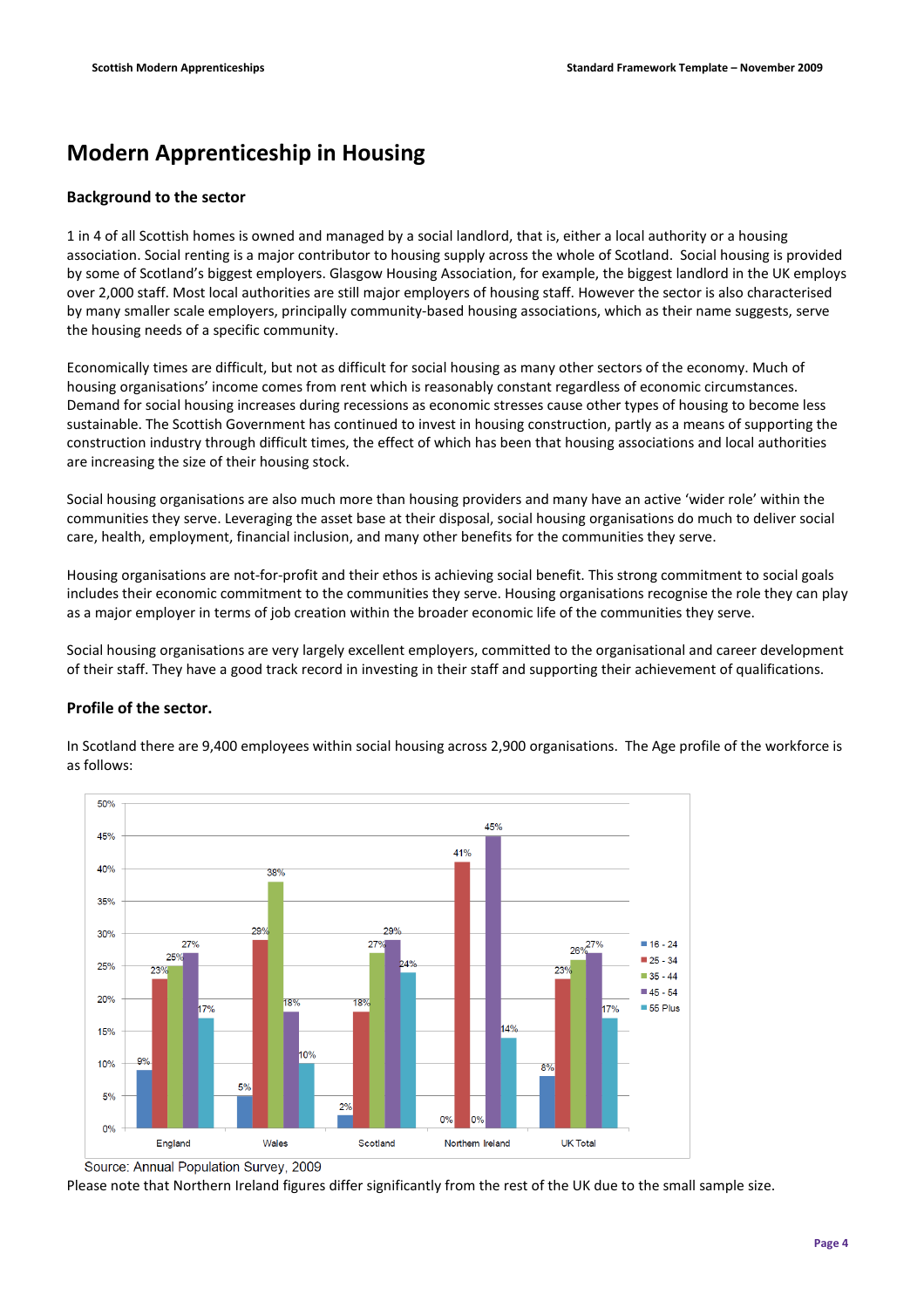The above graph shows that Scotland has the highest % of the workforce aged over 55 and one of the lowest % workforce for the 16- 24 age group. This would suggest an ageing workforce and the potential for causing skill gaps in the future. Another factor for concern is that between 2008 and 2009 there was a minus 81% proportionate decrease in the number of 16 – 29 year olds in the sector and a rise of 21% of 65+ in the sector. This would indicate a significant future need for replacement demand. 16% of the housing sector workforce has below Level 2 qualifications and 8% have no qualifications.

An ageing workforce is recognised by the housing sector as a very current challenge. Employers welcome the opportunity to attract more young people to the sector through the Modern Apprenticeship route.

## Key Drivers, Industry Trends and Skills gaps

In 2010 Asset Skills conducted a survey of employers within the housing sector, asking them to identify the main sectoral drivers and skills which they expected to have the greatest impact on their sector over the next five years (up to 2015). These were:

• Government policy/funding - Staff will need to be flexible and be able to multi task as government policy may lead to their job role being adapted or even require them to move into another area. Cuts in funding mean that staff will have to do more for less. It is likely staff will have to work more efficiently - possibly in a new role, so transferable skills will be key.

 Increasing customer demands - interpersonal and communication skills are likely to be required from staff that deal with customers as cuts in funding may lead to a perception that standards of service are dropping. Staff will need to be able to ease these concerns and being able to manage conflict may be important.

• Economic Stability – Staff have to be flexible and be able to deal effectively with change and uncertainty.

Employers identified these skills as being important: communication, inter-personal skills, multi-tasking and transferable skills. Other areas of Government policy which also affects skills and demand within Housing are:

- Affordable housing targets The Scottish Government's Affordable Housing Investment Programme (AHIP) is intended to stimulate Scotland's housing industry and tackle homelessness by investing in new homes for rent. There will be a need for staff to offer money and benefits advice, and support for homeless and vulnerable people
- Abolition of Priority Need in 2012 meaning that all homeless applicants will be eligible for rehousing. This is clearly going to increase demands on housing organisations and require them to invest in much closer partnership working in order to maximise housing supply and to meet the needs of a diverse and sometimes vulnerable customer base.
- Low carbon commitments The Scottish Government has made commitments to the climate change Act to reduce carbon emissions by 42% in Scotland. There is a requirement for social housing providers to ensure that homes and new builds meet energy efficiency requirements

For more information on the data please refer to the Asset Skills website: http://www.assetskills.org/Research/LabourMarketInformation/LabourMarket.aspx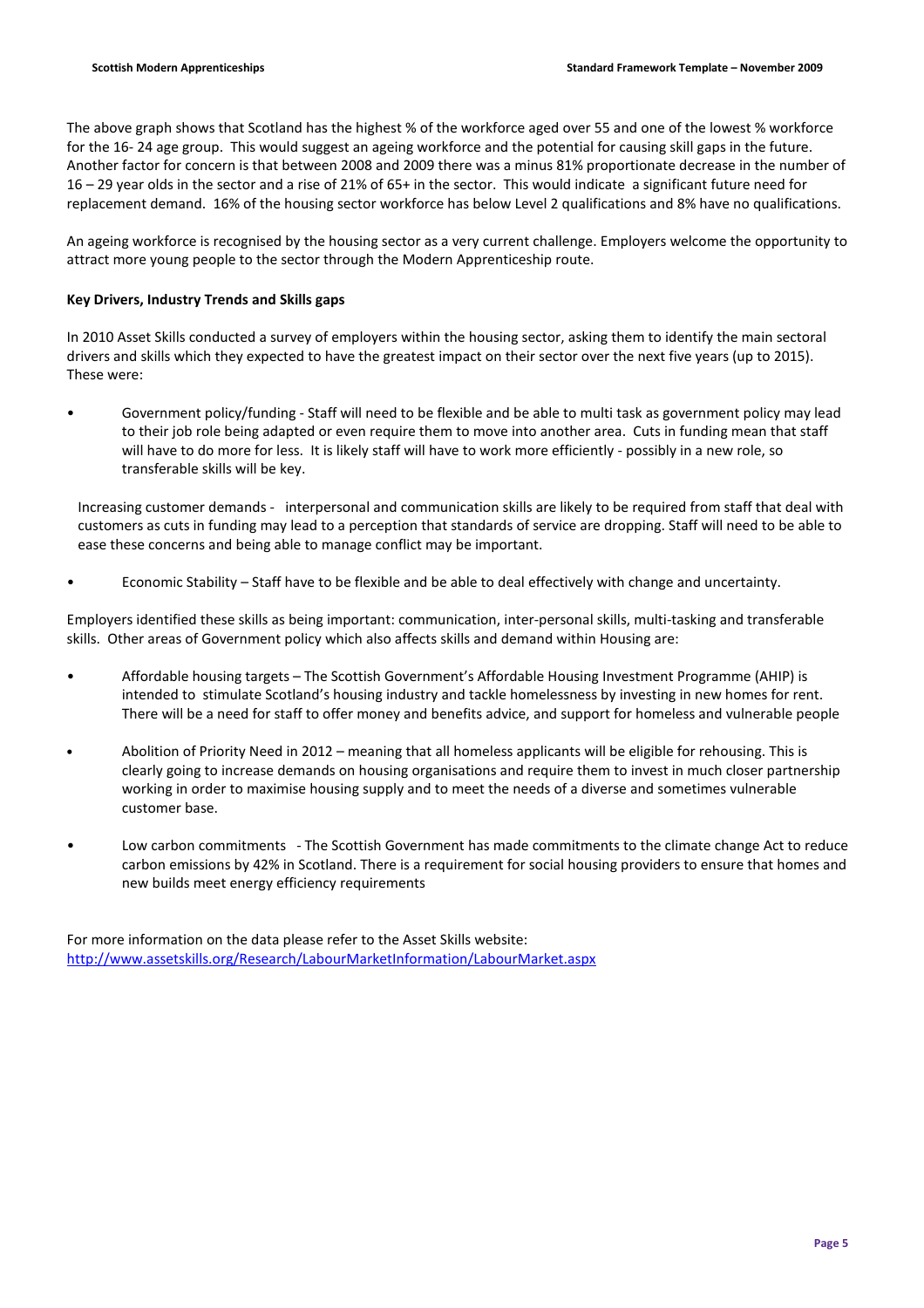## Demand for a level 2 Modern Apprenticeship in Housing

An MA is needed in Housing for the following reasons:

- 1. to address some of the key skills required for the industry. These are communication skills, interpersonal skills, transferable skills and multi-tasking.
- 2. to increase the number of young people in the sector in address future skills gaps
- 3. to make housing a career of choice
- 4. to assist the sector with their objectives of recruiting from the local community and dealing with worklessness

 At the moment some housing associations and local authorities recruit business administration and customer service apprentices, but wish to recruit Housing specific apprentices. By doing so, apprentices will have the housing specific knowledge which will allow apprentices to multi task and to transfer to different housing roles and employers will be able to achieve progression and succession by 'growing their own'. For example, apprentices will be able to select units from housing maintenance and repair, assist customers with the signing of tenancy agreements and allocate accommodation. All these areas require specialist knowledge which the customer service and business administration SVQs do not contain. The inclusion of the Chartered Institute of Housing (CIH) knowledge qualifications will also give the apprentice a wider knowledge of the housing sector. Assessors who are occupationally competent will be in a better position to assess the housing knowledge. The SVQ for housing, pitched at entry level to the sector, will provide the specialist knowledge required in order to deliver first class customer service and for staff to be flexible and multi-task if required.

The sector is also concerned that people 'fall into' a career in housing and often this is not a career of choice. The proportionate decline in Scotland in the 16 – 29 age group is high and although no research has been conducted into why this is, one factor could be that Customer Service and Business administration apprentices are not equipped sufficiently to pursue a career specifically in Housing. The Sector Skills Agreement for Housing states that the apprenticeship is a vehicle for raising the level of awareness of the housing sector as an attractive career option. As the MA is a level 2, entry point into the sector, this will make the framework available to young people who have had no previous experience and who can be recruited from the local community.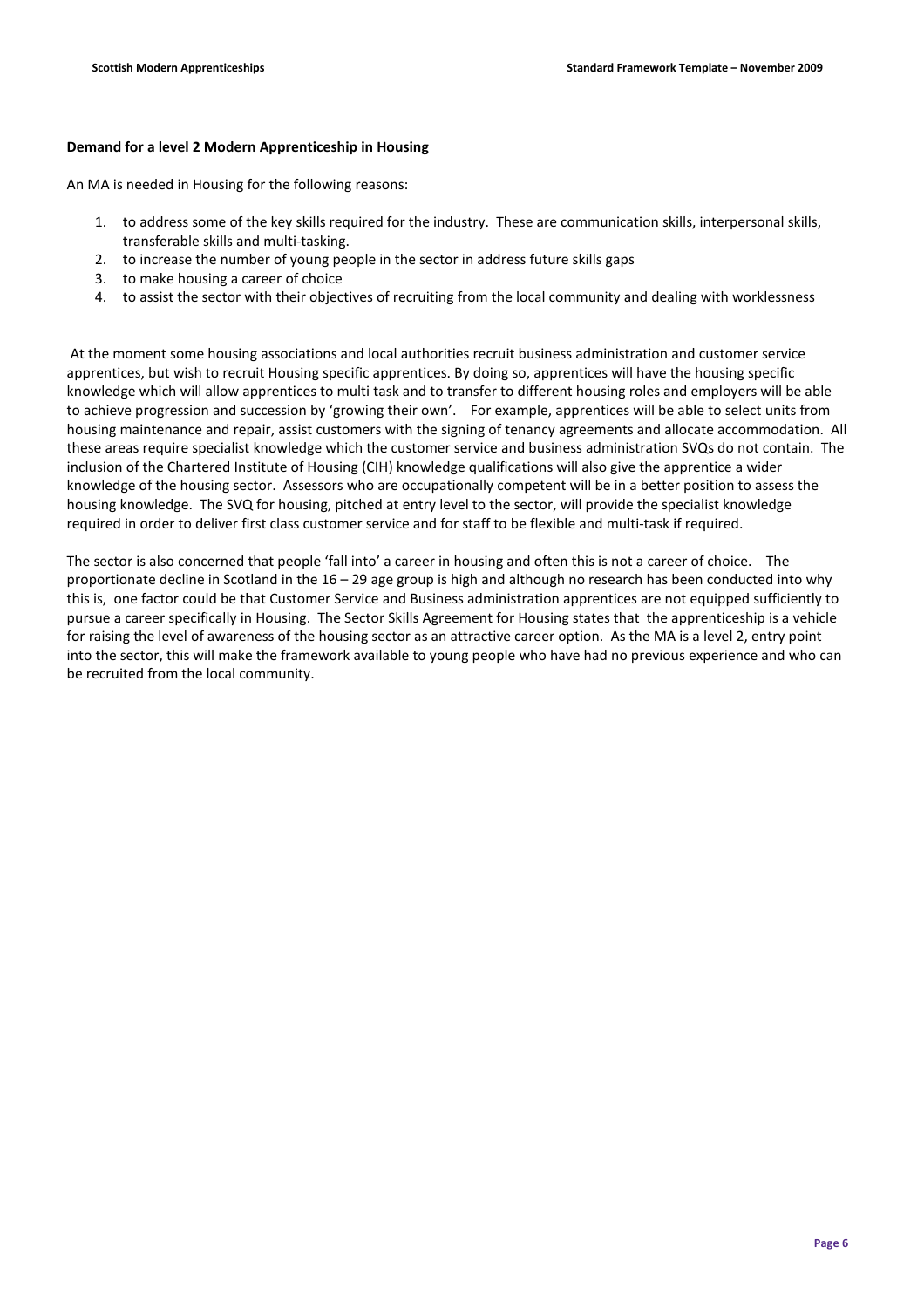# Summary of Framework

Diagram showing the contents of the Modern Apprenticeship in Housing

## Mandatory outcomes

S\NVQ or alternative competency based qualification

- The following must be achieved:

SVQ Level 2 in Housing GE7H22 (SQA) SCQF Level 6

| <b>Core Skills</b> |                        |           |
|--------------------|------------------------|-----------|
|                    | Communication          | (level 4) |
| $\bullet$          | Working With Others    | (level 4) |
|                    | <b>Problem Solving</b> | (level 4) |
| $\bullet$          | Information Technology | (level 4) |
|                    | Numeracy               | (level 4) |

The core skills of Communication and Working with Others are embedded within the mandatory units. The other Core Skills will need to be separately certificated, although some tasks of the core skills are partially covered in the mandatory and optional units. Please refer to the Core Skills mapping document for further information. The Core Skills mapping document will show where the skills are embedded and where there is partial coverage.

| <b>Enhancements</b>                                                                 |                     |              |
|-------------------------------------------------------------------------------------|---------------------|--------------|
| Chartered Institute of Housing (CIH) Scottish Certificate in Housing Practice<br>Or | R <sub>198</sub> 04 | SCOF Level 5 |
| Chartered Institute of Housing (CIH) Scottish Certificate in Housing Maintenance    | R <sub>199</sub> 04 | SCQF Level 5 |

| <b>Optional Outcomes</b> |  |
|--------------------------|--|
| None                     |  |
|                          |  |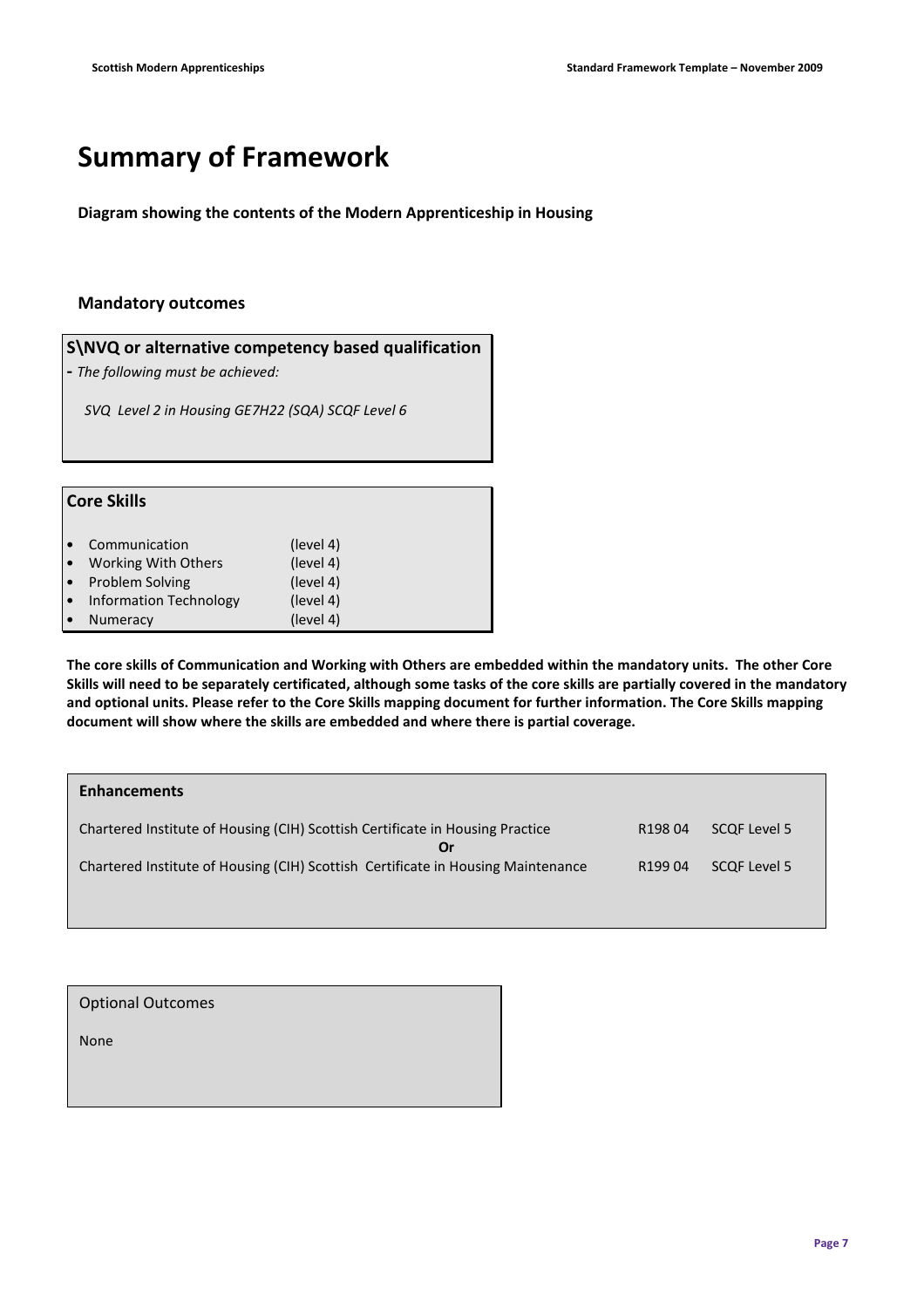# The Framework

The mandatory and optional content of the Modern Apprenticeship in Facilities Services is as follows:

## Mandatory Outcomes

Each apprentice is required to achieve the following Qualification:

## Level 2 SVQ in Housing GE7H22 SCQF Level 6, credit points cannot be allocated

Scottish Vocational Qualifications (SVQs) are work-based qualifications, which are based on National Occupational Standards of competence drawn up by representatives from each industry sector. SVQs are made up of units – normally between six and ten – which break a job down into separate functions reflecting the different kinds of activities of a job. SVQs are available at five levels – although most are at level 2 and level 3. When someone has achieved an SVQ, there is a guarantee that they have the skills and knowledge needed to do their job. All Scottish Modern Apprenticeships must contain a relevant SVQ (or NVQ) or equivalent qualification.

## Core Skills

Each apprentice is required to achieve the following core skills:

| $\bullet$ | Communication                 | SCQF Level $4-6$ SCQF credit points   |
|-----------|-------------------------------|---------------------------------------|
| $\bullet$ | Working with others           | SCQF Level $4 - 6$ SCQF credit points |
| $\bullet$ | Problem Solving               | SCQF Level $4 - 6$ SCQF credit points |
| $\bullet$ | <b>Information Technology</b> | SCQF Level $4 - 6$ SCQF credit points |
| $\bullet$ | Numeracy                      | SCQF Level $4 - 6$ SCQF credit points |
|           |                               |                                       |

Problem solving, information technology and numeracy core skills need to be separately certificated. Communication and Working with Others are embedded within the qualification.

Core Skills are skills and abilities which everyone needs in their work. This is true for every job in every workplace. Core Skills also feature in National Qualifications such as Standard Grades and Highers and from 2000, Scottish candidates have been issued with a Core Skills profile on their Scottish Qualifications Certificate. Candidates who have already been certificated as achieving Core Skills at the levels given above – either in the workplace or at school or college - do not need to repeat these Core Skills as part of the Modern Apprenticeship Framework.

## Enhancements

| Chartered Institute of Housing Scottish Certificate in Housing Practice    |        | SCQF Level 5, 20 credit points |  |
|----------------------------------------------------------------------------|--------|--------------------------------|--|
|                                                                            |        |                                |  |
| Chartered Institute of Housing Scottish Certificate in Housing Maintenance | R19904 | SCQF Level 5, 23 credit points |  |

There are no optional outcomes in this framework.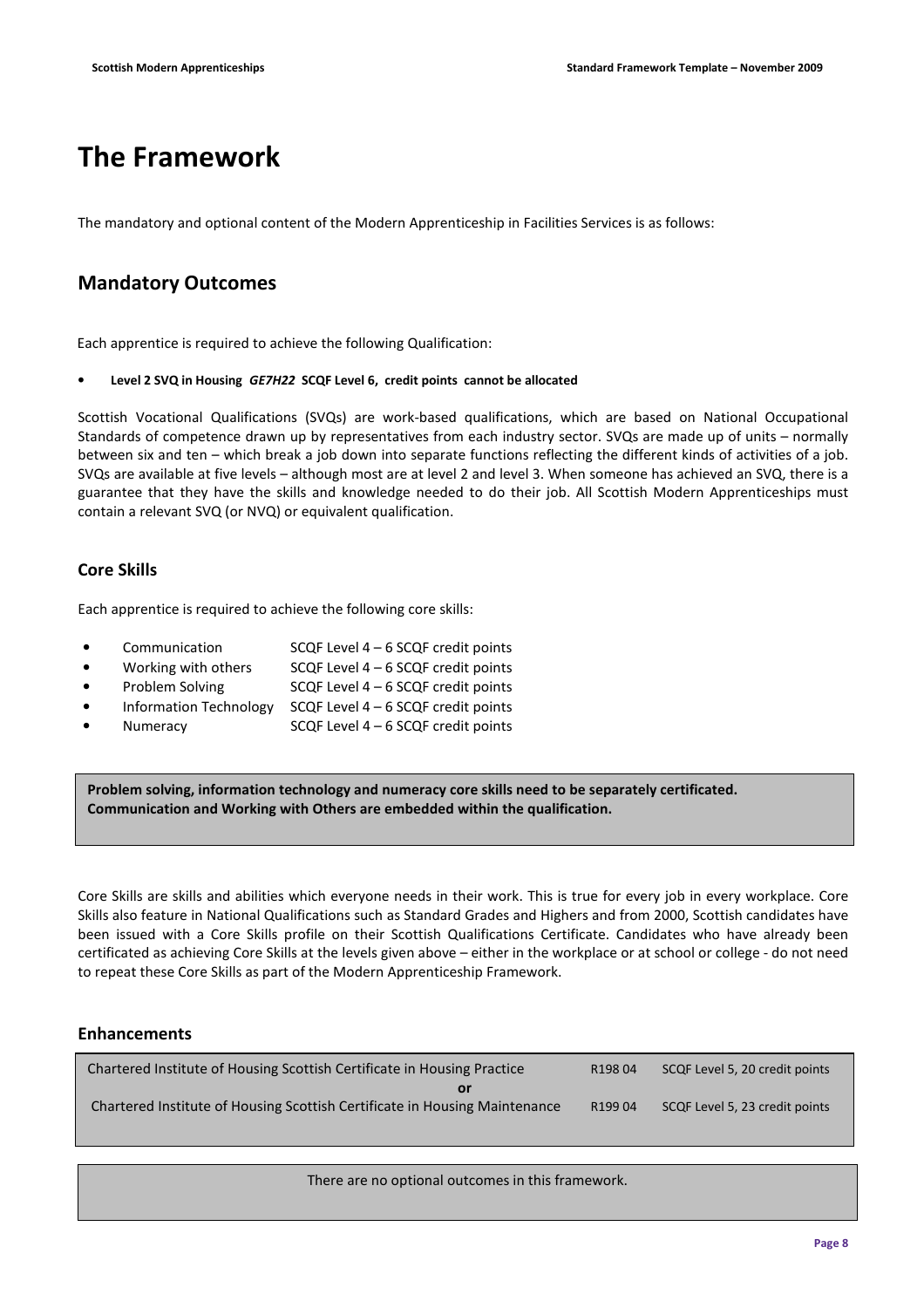## Registration and certification

This Scottish Modern Apprenticeship is managed by Asset Skills. The SSC is the first point of contact in Scotland for any enquiries in relation to the Framework. Contact details:

> Gail Fleming Telephone number: 0844 873 1018

E-mail: Scotland@assetskills.org or gfleming@assetskills.org

The SSC will register all Scottish Modern Apprentices undertaking this Framework. All Modern Apprentices must be registered with the SSC within 8 weeks of starting their apprenticeship. Registration can be made by completing the Sample Training Plan and Sample Training Agreement in Appendix 3 and sending these to the above address or completing the online registration system (MA Online, www.maonline.org.uk). In the case of MAs which receive funding it is acceptable for the Skills Development Scotland Training Plan to be used on the condition that it includes all relevant information as set out in the MA Training Plan.

The SSC will issue a Modern Apprenticeship Certificate of Completion to those Modern Apprentices who have completed the mandatory outcomes of the Framework. Before a certificate is issued, training providers must submit evidence to the SSC that the mandatory outcomes have been achieved. This will normally be in the form of photocopies of certificates from awarding bodies.

Requests for registration and certification should be made to the SSC at the address above.

## SSC Service level

The SSC undertakes to confirm the registration of candidates in writing within 8 weeks of receipt of the relevant Training Plan and Training Agreement. Each candidate will be issued with a unique registration number.

The SSC also undertakes to issue Certificates of Completion within 4 weeks of receipt of the appropriate evidence that a candidate has completed the outcomes as stated in the Training Plan.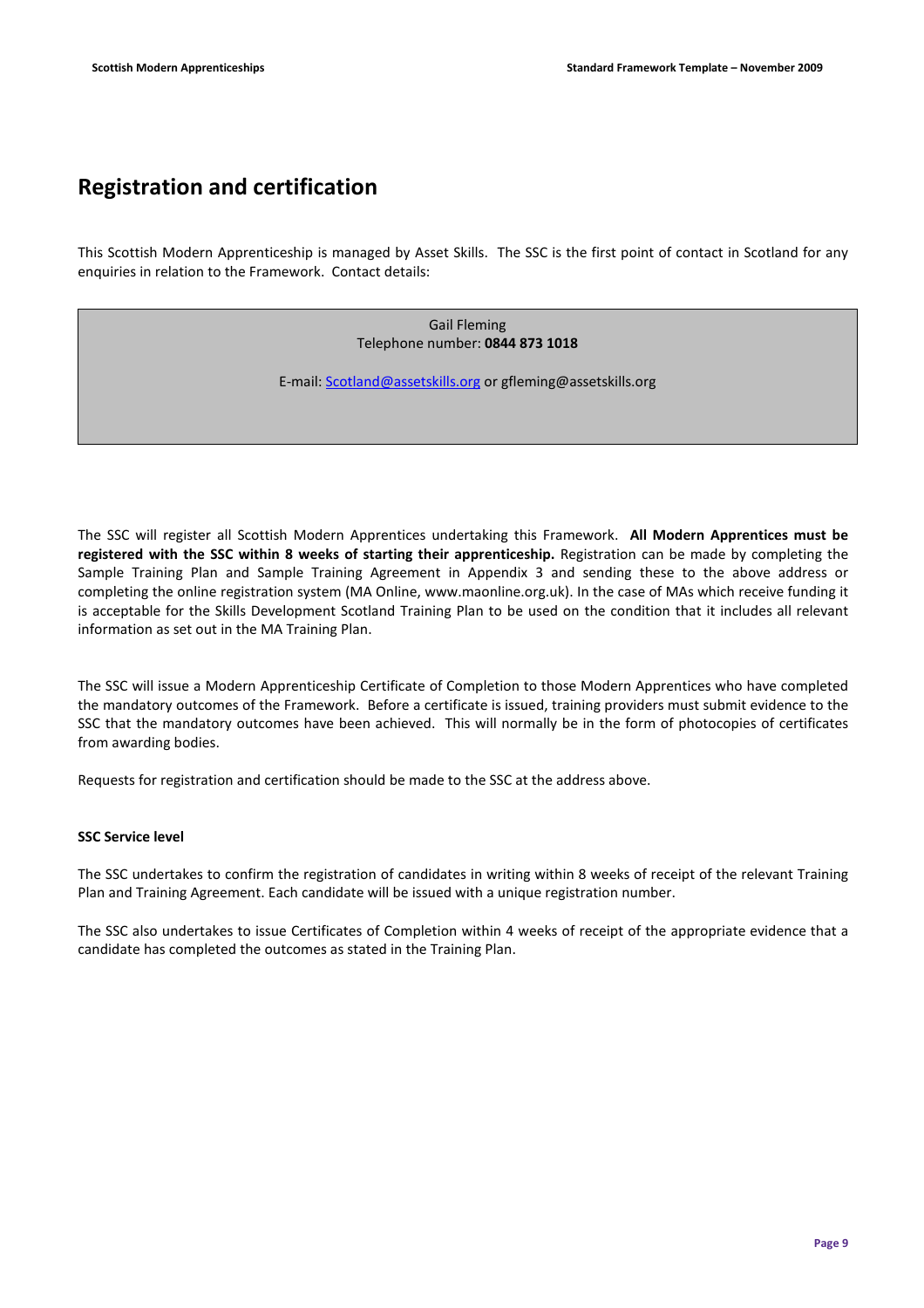## Recruitment and selection

The recruitment and selection of Modern Apprentices is primarily the responsibility of the employer. However, the following guidance is given:

- Employees may enter a Modern Apprenticeship from the age of 16. There is no upper age limit.
- The Modern Apprenticeship is designed to attract high quality people to the industry. Achievement of academic qualifications is one way of assessing the suitability of applicants. However it should be stressed that no persons should be deterred from applying for a Modern Apprenticeship because of a lack of formal educational qualifications. As well as traditional qualifications such as Standard Grades and Highers, employers should also be aware of newer vocational qualifications or vocational activity undertaken outwith an academic institutions, such as volunteering activity.
- The following factors may also influence the selection process:
	- performance during a formal interview process
	- **references**
	- relevant work experience
	- trial observation period.
- Employers should be aware of the nature, relevance and quality of foreign qualifications and make appropriate allowances concerning entry requirements.
- In order to promote and maintain the high status of the Modern Apprenticeship within the industry all literature distributed for recruitment purposes should emphasise the high standards of achievement expected of the candidate.
- Employers may wish to contact the SSC for advice and guidance on recruitment and selection.

Employers are looking to attract applicants from a wide range of backgrounds and experience, some of whom may have had experience, paid or unpaid, within the sector. Applicants will be expected to have basic literacy and numeracy skills on which this apprenticeship will build, be willing to work as part of a team, recognise and appreciate diversity and to communicate with a wide range of customers.

## Equal opportunities

Modern Apprenticeships should ensure that there is equality of opportunity for all and any barriers (real or perceived) are addressed to support anyone seeking to enter employment to undertake the Modern Apprenticeship.

All MAs supported by Skills Development Scotland must conform to any contractual requirements on equal opportunities. All employers of Modern Apprentices should have an Equal Opportunities policy statement.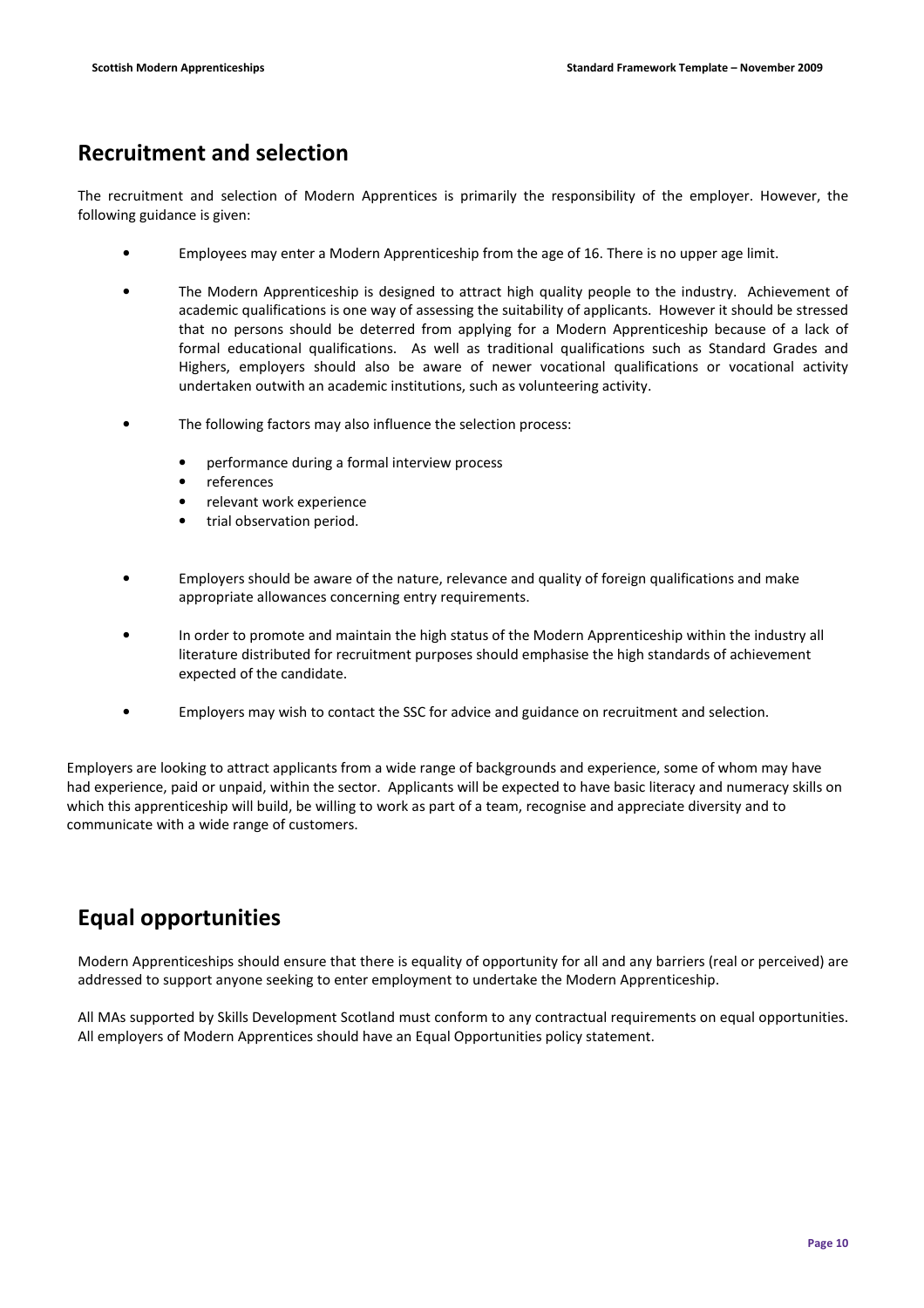# Health and Safety

All aspects of health and safety at work must be recognised within the delivery of this Modern Apprenticeship Framework and all statutory requirements be adhered to.

It is a key aspect of the induction period of the Modern Apprenticeship that apprentices are fully informed both of the regulations and that they and their employers are bound by these regulations. Modern Apprentices should be made aware of their rights and duties with regard to health and safety.

All Modern Apprentices supported by Skills Development Scotland will be required to satisfy the adequacy of SDS's Health and Safety policy and systems.

# **Contracts**

The following three contracts are essential to the successful outcome of the Modern Apprenticeship programme:

- 1 Contract of employment signed by the employer and the Modern Apprentice.
- 2 SSC Training Agreement this agreement outlines the basis of the modern apprenticeship, refers to the contract of employment and includes Health and Safety responsibilities.
- 3 SSC Training Plan this plan outlines the selected outcomes and the expected duration of the apprenticeship. In cases where funding is offered by a SDS area office, the SDS Training Plan will be sufficient on condition that it contains all relevant information as set out in the MA Training Plan at Appendix 2. Training Plans may be modified to reflect changing circumstances, however it is essential that the SSC is notified of any changes.

## Employment status of Modern Apprentices

It is important that the sector offers genuine employment and career prospects to those people it wishes to attract through Modern Apprenticeships. Accordingly, all apprentices must be employed for the duration of the apprenticeship.

## Terms and conditions of employment

In order to compete with other sectors offering Modern Apprenticeships, attractive packages will need to be developed by employers in the sector. The terms and conditions of employment for individual Modern Apprentices will be agreed between the employer and the apprentice and should form the contract of employment.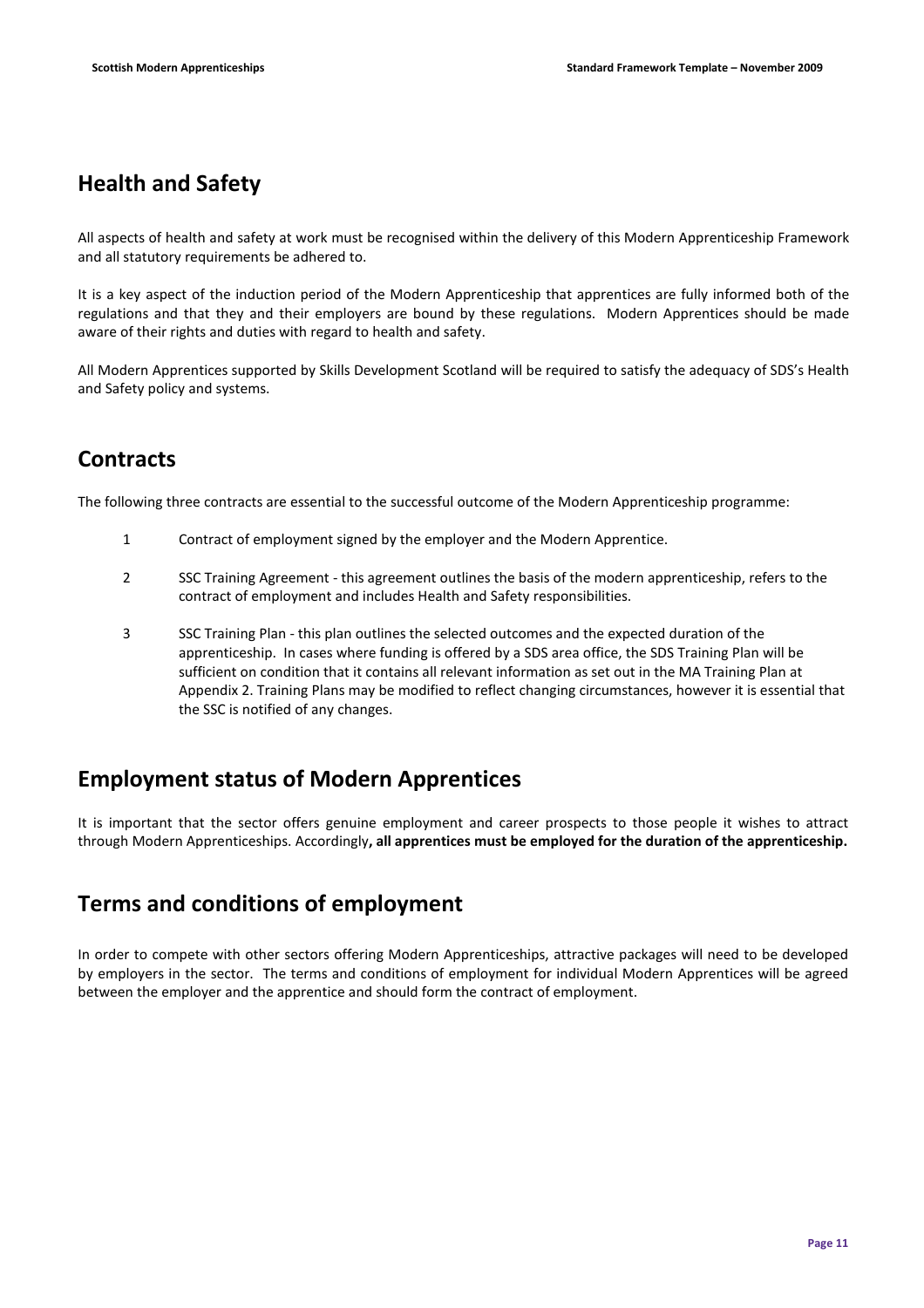# Training and development

## **Delivery**

Training delivery can take many forms under the Modern Apprenticeship system. Some organisations may become approved S/NVQ Assessment Centres; others may join a consortium or use peripatetic assessors. Some large employers will be able to complete all the training and development in-house, but most employers will find that some of the training and development will have to take place away from the normal workplace. In particular the underpinning knowledge requirements are often more suited to delivery by outside training providers which might include:

- private training organisations
- colleges / universities
- other employers

Such knowledge could be delivered through training courses or through open/distance learning packages.

The option of sharing training and assessment resources amongst a cluster of housing associations and local authorities will be particularly appealing to those housing associations which do not have the resources to provide all of the training and development. Assessment can be provided by these bodies, but the assessors and the training centre must be approved by the awarding bodies for the S/NVQ and Core Skills where appropriate. Asset Skills would act as a broker via the Virtual Academy matching companies with training providers, dealing with delivery issues and matching assessors to providers.

As this is a new framework, there are no providers at the moment. However, Asset Skills has been liaising with potential providers and the following have expressed interest in delivering:

- Dundee College \*
- Adam Smith College, Fife
- Kilmarnock College \*
- West Lothian College\*
- **SHARE**

The asterisk denotes that the provider also offers the CIH qualifications.

## The SSC training plan

The plan is required to identify:

- 1 The selected Framework outcomes, specifying whether or not separate certification of the Core Skills is being sought.
- 2 A summary of the Modern Apprentices accredited prior learning
- 3 A timetable for achievement of the selected Framework outcomes, linked to regular progress reviews.

The Training Plan should take into account any relevant previous training and development, education or work experience. Not all Modern Apprentices need have different plans, but many will vary. Moreover as reviews take place and circumstances change so the plan itself can be modified.

However any changes must: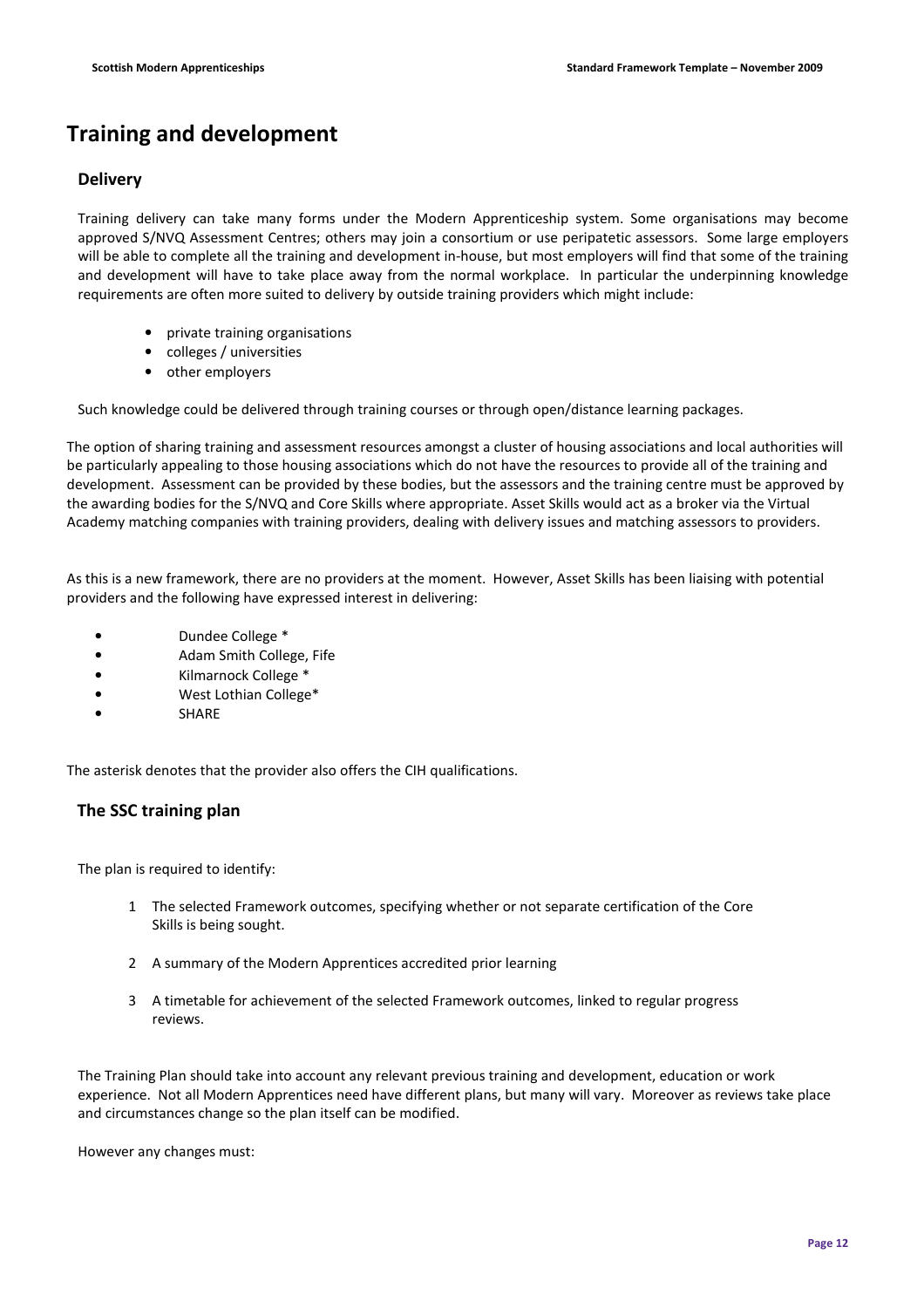- be subject to the quality provisions of Skills Development Scotland (if the MA is being financially supported)
- comply with the stipulations of this Framework
- meet the needs of the employer and apprentice.

A sample Training Plan is provided at Appendix 3 of this document, however, for those Modern Apprentices funded by SDS area office it is sufficient to submit the Skills Development Scotland Training Plan on condition that it covers the same information required in the MA Training Plan.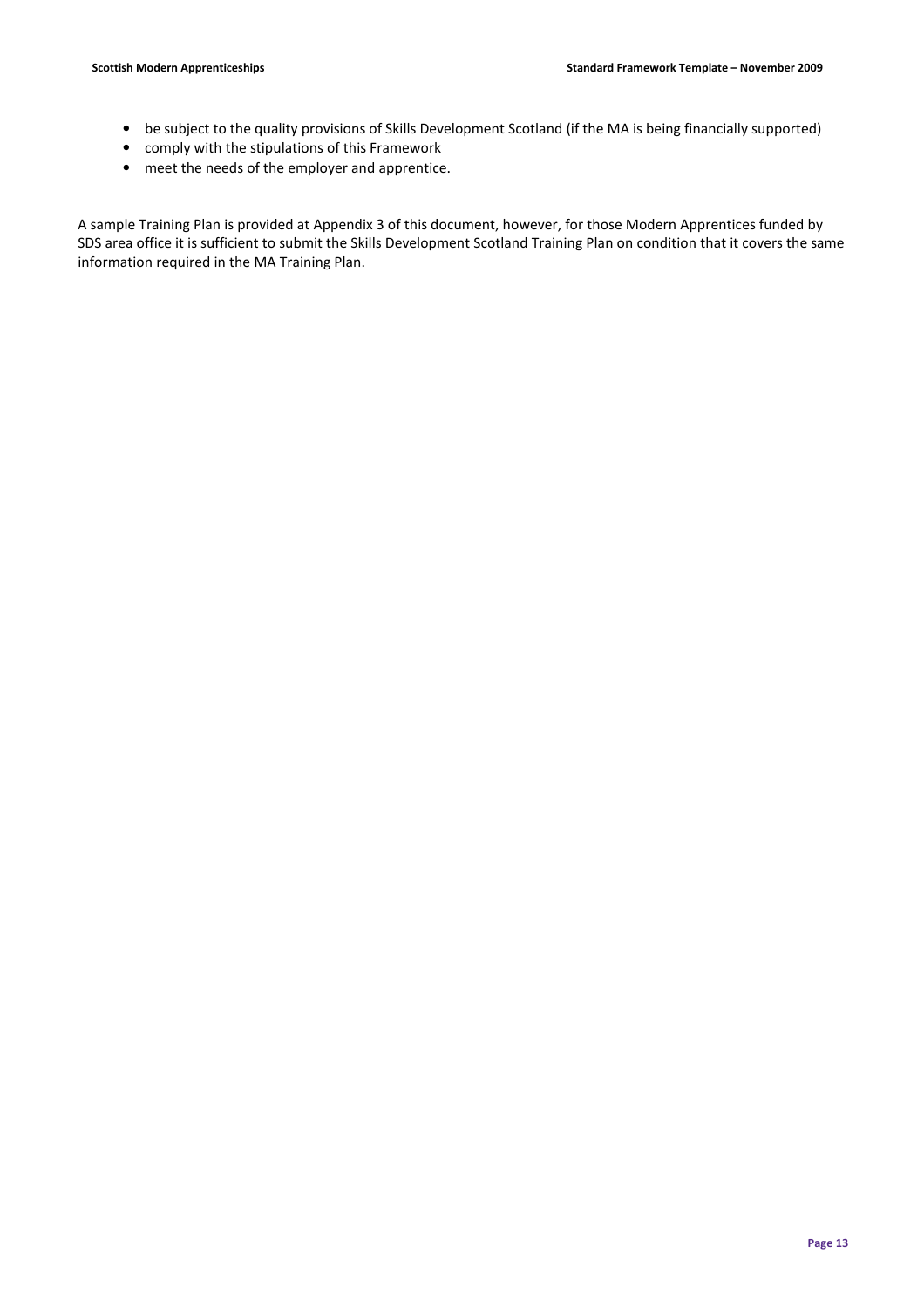# Consultation Process

Asset Skills has consulted with employers through one to one visits, through the Asset Skills Housing Forum which meets quarterly and through specific employer consultation meetings on the Modern Apprenticeship/VQ.

Asset Skills discussed the apprenticeship with the following housing organisations who have all expressed an interest in recruiting Housing apprentices.

| Name of organisation                 | Size of organisation | Geographical            | Type of consultation                      |
|--------------------------------------|----------------------|-------------------------|-------------------------------------------|
|                                      | per number of        | Location                |                                           |
|                                      | employees (FTE)      |                         |                                           |
| <b>Argyll Community Housing</b>      | 158                  | Argyll                  | Personal visit and specific MA            |
| Association                          |                      |                         | consultation meetings                     |
| <b>Berwickshire Housing</b>          | 45                   | Berwickshire            | <b>Employer Forums and specific MA</b>    |
| Association                          |                      |                         | consultation meetings                     |
| Clyde Valley HA                      | 63                   | Lanarkshire             | Personal visit and employer meetings      |
| <b>Cube Housing Association</b>      | 85                   | West central            | Email                                     |
|                                      |                      | Scotland                |                                           |
| <b>Dunedin Canmore Housing</b>       | $200+$               | Edinburgh, the          | Personal visit and Employer Forums        |
| Association                          |                      | Lothians and Fife       |                                           |
| <b>Fife Council</b>                  | 784                  | Fife                    | <b>Asset Skills Scotland Board</b>        |
|                                      |                      |                         | representation, personal visit and        |
|                                      |                      |                         | <b>Employer Forums</b>                    |
| <b>Glasgow Housing Association</b>   | 2,089                | Glasgow                 | <b>Asset Skills Scotland Board</b>        |
|                                      |                      |                         | representation, personal visit and        |
|                                      |                      |                         | <b>Employer Forums</b>                    |
| <b>Grampian Housing Association</b>  | 87                   | North east              | Personal visit                            |
|                                      |                      | Scotland                |                                           |
| <b>Hillcrest Housing Association</b> | 166                  | <b>East Scotland</b>    | Personal visit and Employer Forums        |
| Langstane Housing Association        | 74                   | North east              | Email                                     |
|                                      |                      | Scotland                |                                           |
| Link Group                           | 350                  | Central belt            | <b>Employer Forums and personal visit</b> |
| Lochaber Housing Association         | 17                   | Lochaber                | Personal visit                            |
| North Glasgow Housing                | 49                   | North Glasgow           | <b>Asset Skills Scotland Board</b>        |
| Association                          |                      |                         | representation, personal visit and        |
|                                      |                      |                         | <b>Employer Forums</b>                    |
| Renfrewshire Council                 | 768                  | Renfrewshire            | <b>Employer Forums and specific MA</b>    |
|                                      |                      |                         | consultation meetings                     |
| River Clyde Homes                    | 263                  | Inverclyde              | Personal visit and Employer Forums        |
| <b>Scottish Borders Housing</b>      | 204                  | <b>Scottish Borders</b> | MA consultation meetings                  |
| Association                          |                      |                         |                                           |
| <b>Wellhouse Housing Association</b> | 9                    | Wellhouse,              | Personal visit                            |
|                                      |                      | Glasgow                 |                                           |
| West Lothian Council                 | 112                  | West Lothian            | Personal visit, Employer Forums and       |
|                                      |                      |                         | specific MA consultation meetings         |

As can be seen in the above table consultation with Housing organisations has been carried out throughout Scotland and consists of a mixture of large and small associations.

In addition to the above, consultation with training providers has occurred on a one to one basis but also at a specific meeting attended by five interested providers held on 25 January 2011, as well as regular meetings subsequently of Asset Skills' HE/FE Forum and Housing Forum.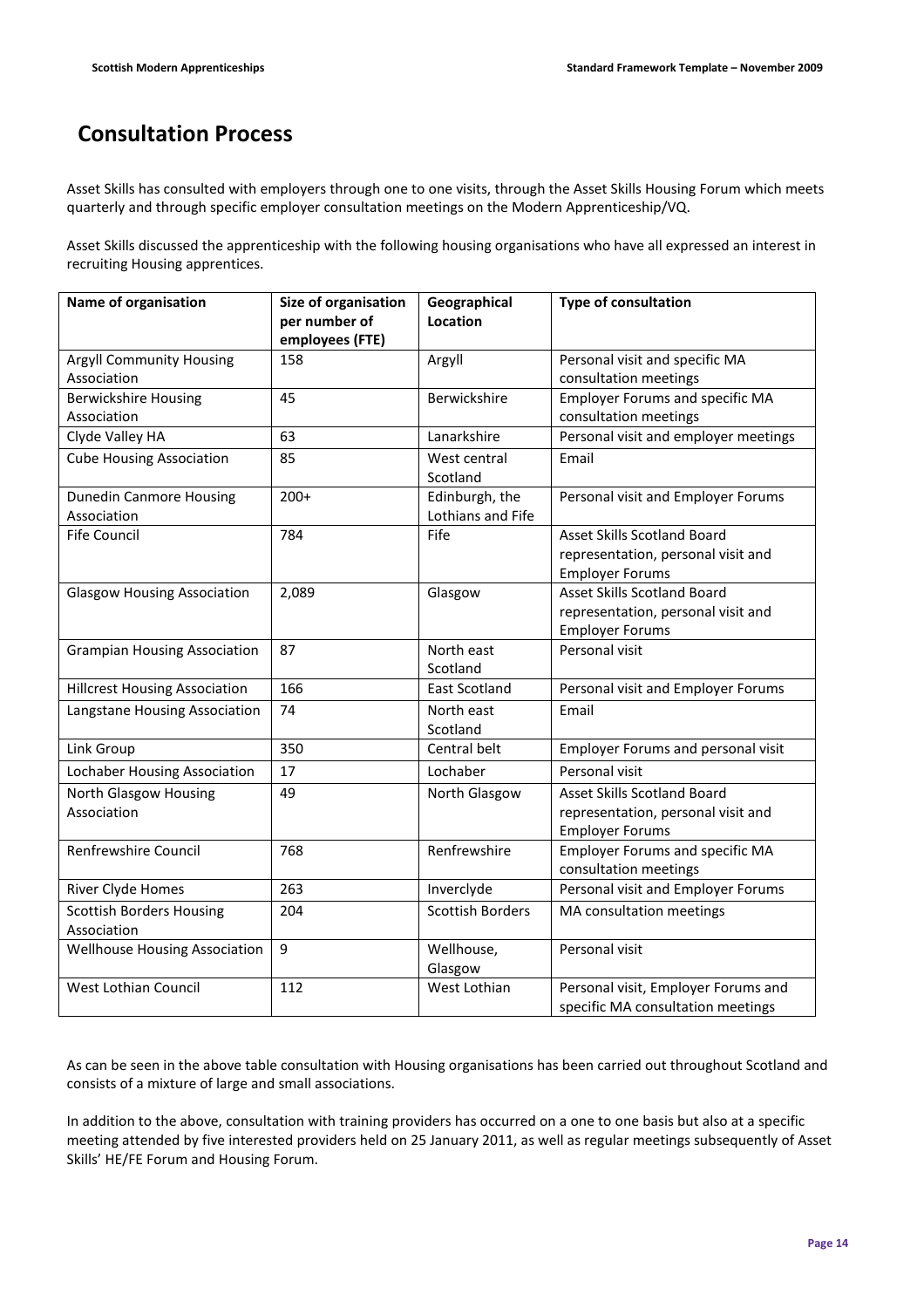## Career progression

Following completion of the Modern Apprenticeship, candidates should be able to achieve positions with the following job titles:

- Housing Administrator
- Housing Repairs Assistant
- Housing Assistant
- Assistant Housing Officer
- Assistant Repairs Officer

Housing offers apprentices of any age a variety of job roles and careers. At Level 2 apprentices will be Housing Assistants working in a call centre or neighbourhood centre and will be the first point of call for customers. They will deal with a wide range of customer queries and requests which will need to be passed to the correct department. Queries could include housing benefits advice, nuisance neighbours and repairs. The apprentice could also specialise in repairs and maintenance related queries. They will organise repair work, liaise with customers and maintenance personnel, and arrange planned and ad-hoc maintenance surveys. The apprentice will be responsible for the re-stocking of leaflets and brochures, updating and maintaining databases and may on occasions be required to pay home visits or help with the organisation of events in the community. The apprentice will sometimes have to deal with aggressive and distressed behaviour from customers. Part of the role will be able to diffuse situations and show sensitivity when dealing with people in distress.

 Progression would be to a Housing Officer specialising in community development, housing maintenance, or a generalist Housing Officer. The Community Housing Officer will organise events, activities and courses for groups in the community, develop individuals and encourage customers to become active within their local community. A maintenance officer will be required to undertake inspections of property, have knowledge of building surveying techniques, energy legislation and detailed knowledge of the organisation's property stock. Some of the tasks a generic Housing Officer might deal with are as follows: allocate accommodation, manage temporary accommodation, complaints relating to anti-social behaviour and non-compliance of tenancy agreements. Specialist Housing Officers could work with disadvantaged groups or could be a benefits expert.

Housing Associations are keen to grow home talent. Employer feedback through the Scottish housing board and 1-2-1 meetings showed that employers are concerned about growing and attracting management talent and skilled staff including developing technical skills to support business growth and objectives. Beyond the MA there exists SVQs in Housing at Level 3 and Level 4 and the Chartered Institute of Housing knowledge qualifications at levels 3 and 4 in a wide range of specialist areas. For further progression there are graduate and postgraduate courses in housing at Scottish universities. The MA in Housing will automatically enrol apprentices as members of the professional organisation, the Chartered Institute of Housing, for the duration of their study.

Apprentices might progress to the following:

- SVQ Level 3 in Housing
- CIH Level 3 Certificate in Housing Practice
- CIH Level 3 Certificate in Housing Maintenance
- CIH Level 3 Certificate in a specialist area such as Community Action, Resident Participation, Supporting Homeless people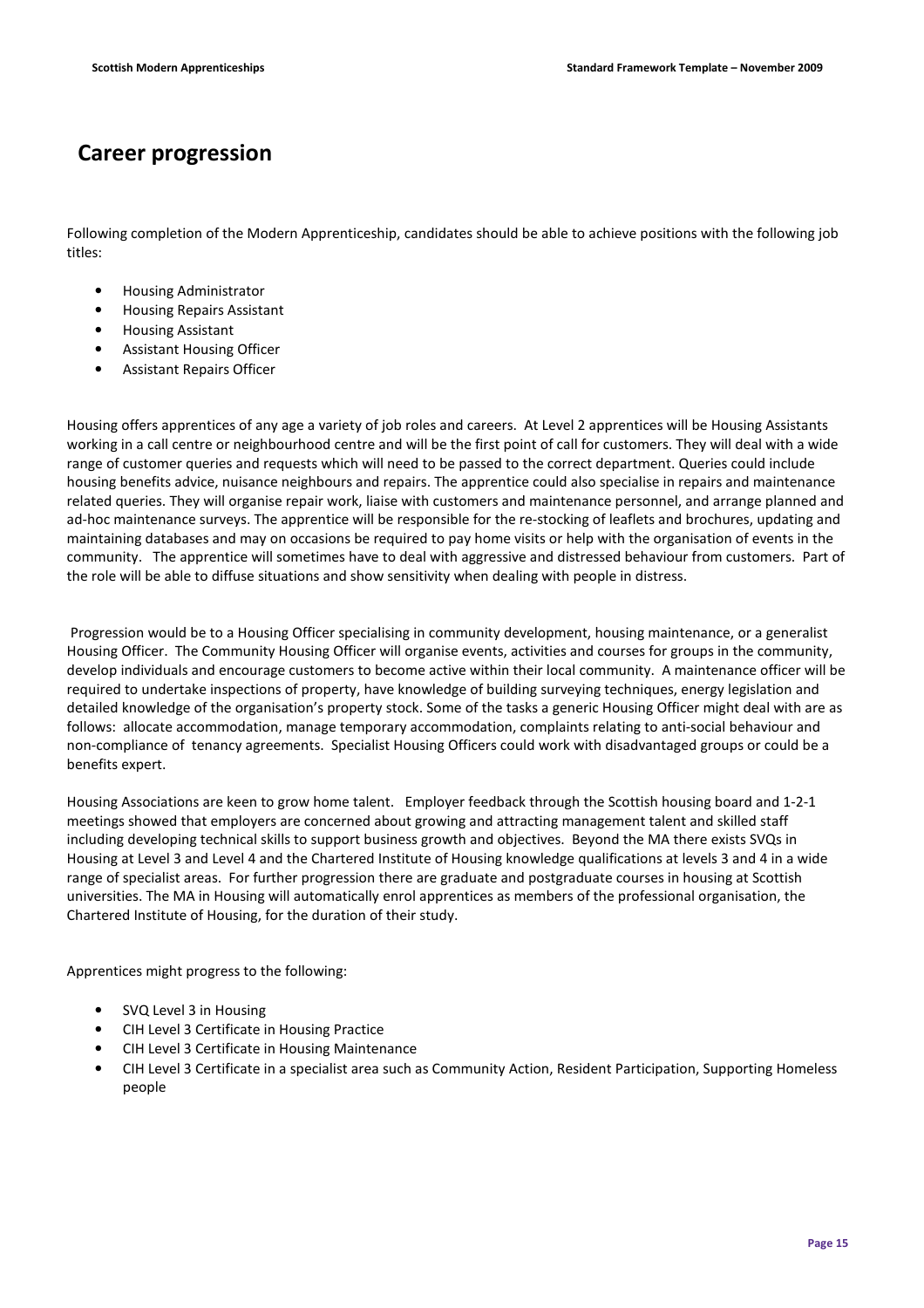# Appendices

## APPENDIX 1

## Stakeholder Responsibilities

Many organisations and individuals share the responsibility for ensuring that the Modern Apprenticeship programme is implemented to the highest possible standard. They include:

- Awarding Bodies
- Employers
- Modern Apprentices
- Modern Apprenticeship Group (MAG)
- Sector Skills Councils (SSCs)
- Skills Development Scotland
- Training Providers

#### Role of the Sector Skills Councils

SSCs are responsible for developing Modern Apprenticeship Frameworks and are required to work with employers in their sectors to ensure that all Frameworks meet the needs of employers in their sectors.

For details on your sector's SSC visit www.sscalliance..org.uk

## Role of Skills Development Scotland

MA frameworks are used by employers as part of their workforce development to train new employees and up-skill existing members of staff. They can be (and often are) used regardless of whether financial support is available from the delivery body who currently provides a 'contribution' towards the cost of delivery. However, only approved MA Frameworks will be eligible for funding support from Skills Development Scotland who should be contacted to establish the availability and level of support for each MA Framework.

Further information is available from www.modernapprenticeships.com

Skills Development Scotland, under the Careers Scotland brand, provides advice and guidance to individuals on the range of Modern Apprenticeships and training providers available. Individuals are signposted to opportunity providers who offer training in the vocational areas of interest.

Responsibilities include:

- Supporting the Modern Apprentice with ongoing Career Planning advice
- Signposting candidates to suitable vacancies
- Promoting the Modern Apprenticeship route on Career Scotland branded website
- Facilitating recruitment events that bring together jobseekers and opportunity providers

## Role of the Awarding Bodies

A significant proportion of the Modern Apprenticeship is based on the assessment of the apprentice against S/NVQs or S/NVQ units. These qualifications are accredited by the SQA Accreditation and the Office of the Qualifications and Examinations Regulator (Ofqual) and are offered by Awarding Bodies.

It is the responsibility of the Awarding Bodies to ensure that centres are approved, that assessors and verifiers are suitably qualified, trained and monitored, and that all of the assessment criteria of the S/NVQs and S/NVQ units are fully met.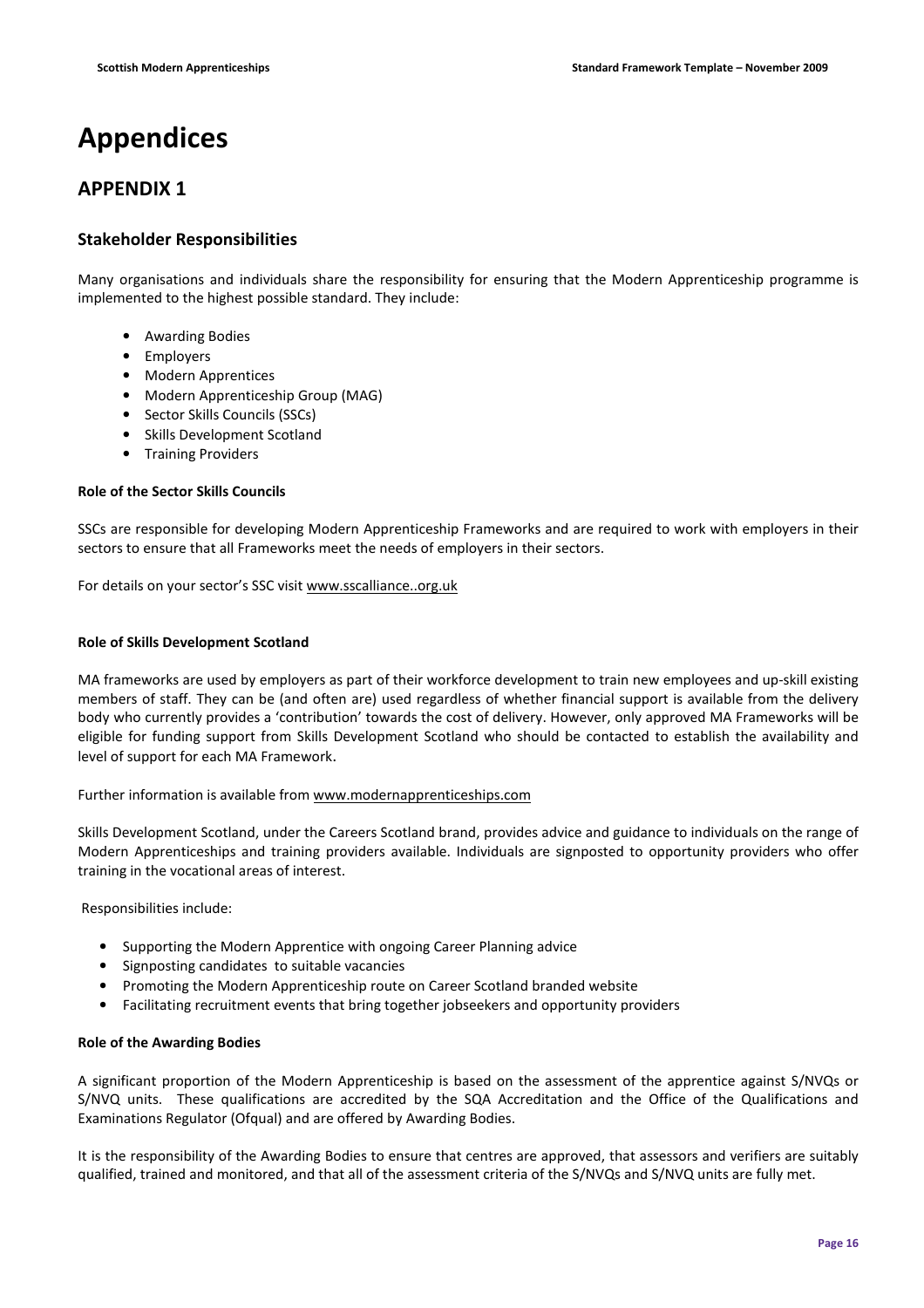## Role of the Training Provider

The role of the training provider is important to the success of the Modern Apprenticeship. A training provider can be a further education college, a private or voluntary training company or in some cases the employer themselves or employer partnerships.

## Training Providers are responsible for:

- Confirming an appropriate MA programme for candidates
- Agreeing the training needs of the candidates
- Agreeing roles and responsibilities for on the job training
- Agreeing where off the job training will be required and defining roles and responsibilities for this with relevant parties
- Ensuring trainee/candidate has access to the best quality training opportunities available
- Ensuring that the Modern Apprentices and employers fully understand the principles and processes of competencebased assessment
- Registering of MA candidates with the relevant SSC (and Skills Development Scotland if appropriate).
- Compiling and agreeing assessment schedules/assessment plans
- Judging performance evidence
- Completing assessment records
- Reviewing candidates progress at regular intervals
- Submitting records and evidence for moderation
- Advising the Modern Apprentice who to approach for support, advice, encouragement and in case of complaint

## Role of Modern Apprenticeship Group (MAG)

MAG is an independent group drawn from key stakeholders involved in the management and delivery of the Modern Apprenticeship programme in Scotland.

## MAG is responsible for:

- Approval and re-approval of MA Frameworks
- De-approval of MA Frameworks
- Overseeing the generic marketing thrust of the MA programme in Scotland
- Encouraging best practice across MA Frameworks and sectors

## Role of the Employer

Employers' responsibilities include:

- Paying all Modern Apprentices in accordance with company policy and in line with current legislation
- Agreeing roles and responsibilities for on the job training
- Agreeing where off the job training will be required and define roles and responsibilities for this with relevant parties
- Highlighting opportunities for the Modern Apprentice to demonstrate competence
- Meeting with Trainers, Assessors, Verifiers and the Modern Apprentices to review progress
- Witnessing candidate performance and verifying evidence
- Releasing Modern Apprentices for college/off-the-job training in line with training plan
- Ensuring the experience, facilities and training necessary to achieve the outcomes of the training plan.
- Supporting and encouraging Modern Apprentices and rewarding achievement
- Taking responsibility for the Health & Safety of Modern Apprentices.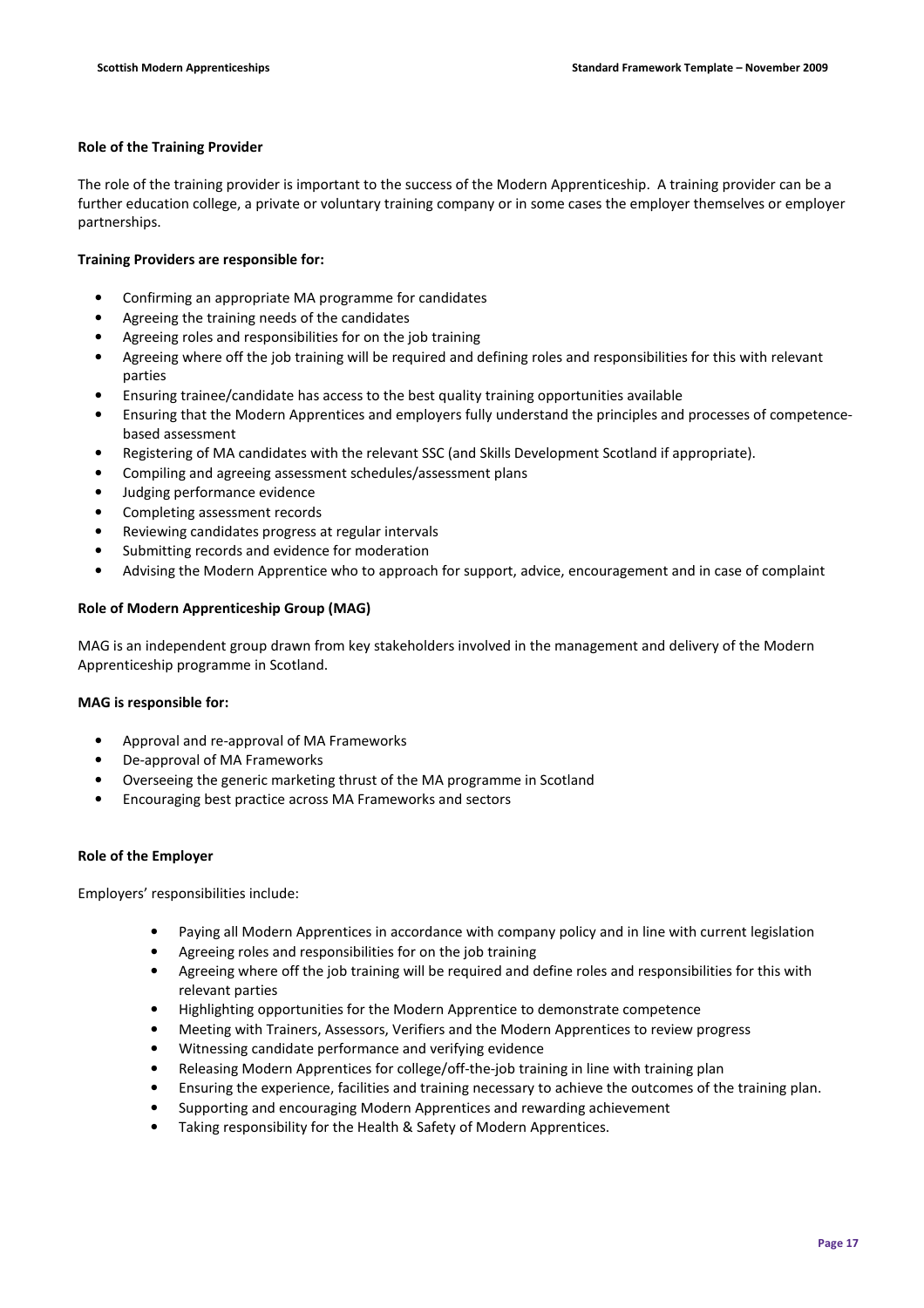## Role of the Modern Apprentice

Modern Apprentices have the same responsibilities to their employer as any other employee. In addition they have a range of commitments to their training programme.

## Modern Apprentices' responsibilities include:

- Observing the company's terms and conditions of employment
- Agreeing a training/development plan with all parties involved
- Undertaking development in line with agreed training plan
- Attending meetings with trainers, assessors and verifiers as required
- Attending college/off-the-job training where required
- Providing evidence of competence
- Developing a collection of evidence (portfolio) and retain ownership of this throughout
- Behaving in a professional manner throughout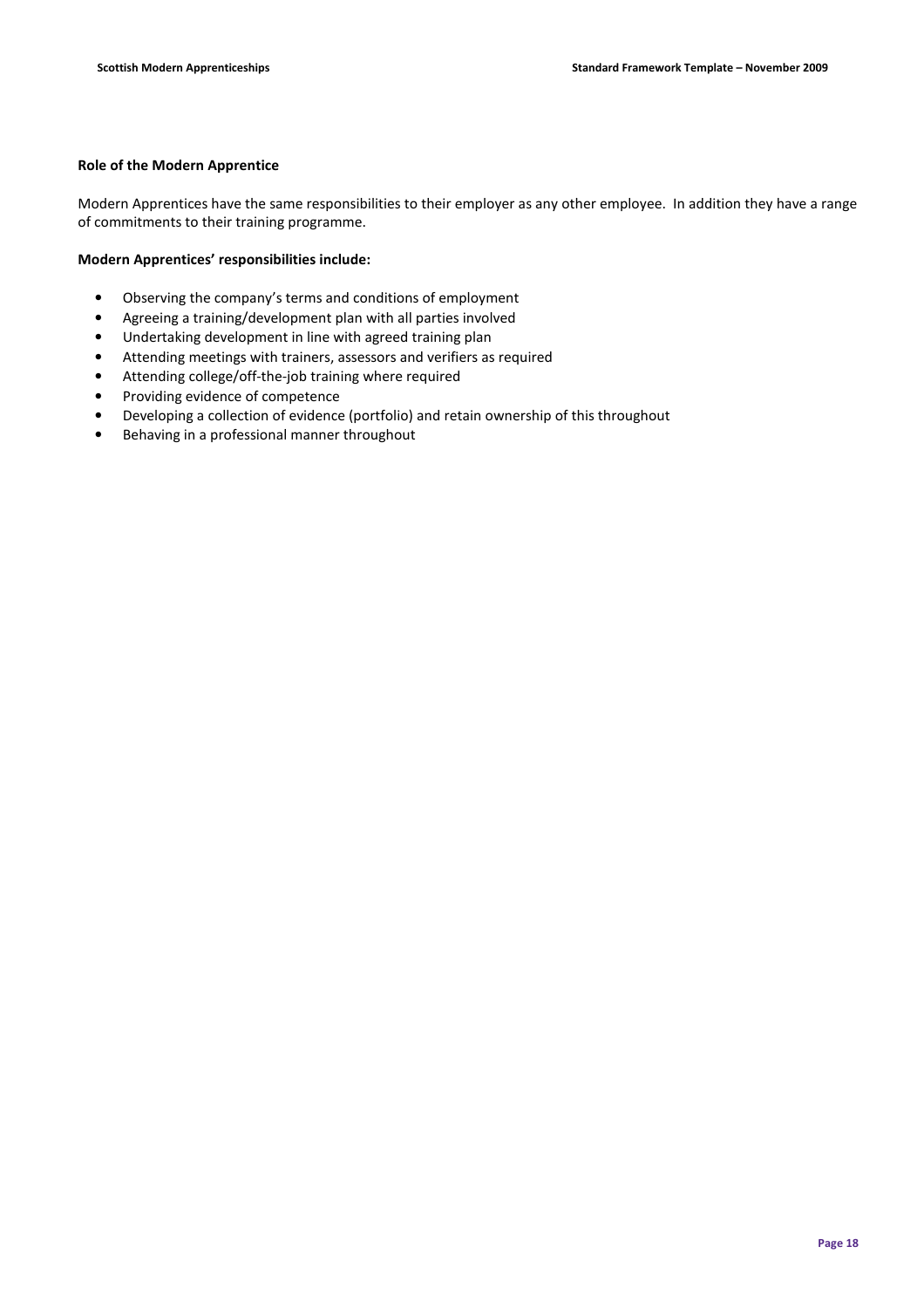## APPENDIX 2

## Modern Apprenticeship Centres (MACs)

Modern Apprentices may only be registered through organisations approved by the SSC to deliver this Framework. Such approved organisations are called Modern Apprenticeship Centres (MACs)

The MAC may be the employer of the apprentice or a separate organisation such as a training provider, further education college, a private or voluntary training company or in some cases the employer themselves or employer partnerships.

In order to be approved, organisations must make a formal application to the SSC, seeking approval and establishing that the centre satisfies the following criteria:

## Either

1 be approved by an appropriate Awarding Body as a centre for the assessment of the relevant S/NVQ(s) (and Core Skills if these are being separately certificated)

## or

2 be capable of demonstrating a contractual relationship with another approved centre for the assessment of those units for which the MAC does not have approval from an appropriate Awarding Body.

## In addition

The SSC will maintain a database of MACs for the delivery of the Framework within Scotland, which will be available to employers and others.

Organisations wishing to become MACs who have yet to obtain the necessary Awarding Body approval for assessment should first contact the Awarding Body direct.

Organisations wishing to be accredited with SQMS (or other appropriate quality system) should contact Skills Development Scotland.

In addition to the assessment of the Modern Apprentice against the relevant standards set by the selected Framework outcomes, the MAC has responsibility for:

- Entering into a formal training agreement with the employer and Modern Apprentice
- Registering Modern Apprentices as candidates for the relevant S/NVQ(s) and other selected units with the appropriate Awarding Body
- Registering Modern Apprentices with the SSC
- Applying for the final `Certificate of Completion' on behalf of Modern Apprentices
- Informing the SSC of any material alterations to Modern Apprentices' training plans or desired changes to the selected Framework outcomes.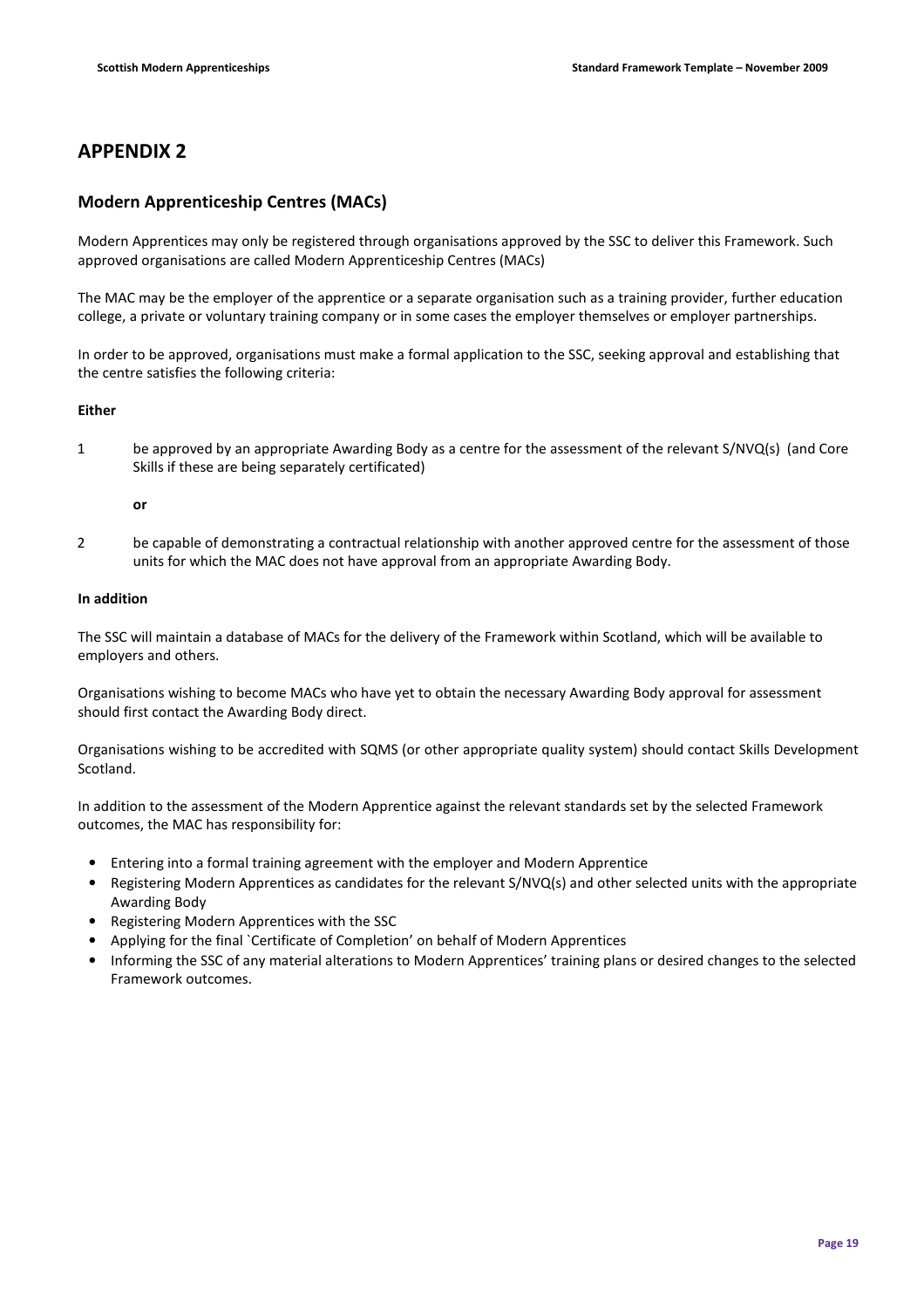## APPENDIX 3



## MODERN APPRENTICESHIP SAMPLE TRAINING AGREEMENT

#### This Training Agreement is entered into by:

| <b>Name of Employer:</b>                        |  |
|-------------------------------------------------|--|
| <b>Name of Modern Apprentice:</b>               |  |
| <b>Name of Modern Apprenticeship</b><br>Centre: |  |

#### The Employer's responsibilities are to:

- 1 employ the modern apprentice subject to the employer's usual terms and conditions of employment;
- 2 provide the modern apprentice with the facilities, training and work place opportunities necessary to achieve the selected Framework outcomes specified in the apprentice's personal training plan;
- 3 pay the modern apprentice an agreed salary which reflects the obligations of the employer and the opportunities for the apprentice;
- 4 in the event of the employer becoming unable to retain the modern apprentice after completion of the apprenticeship, to use reasonable endeavours to secure employment elsewhere;
- 5 in the event of the apprenticeship being terminated prematurely by either the employer or modern apprentice for any reason other than dismissal for unsatisfactory performance or misconduct, to use reasonable endeavours to secure employment and continuation of this apprenticeship elsewhere;
- 6 operate a formal Health and Safety policy and undertake the necessary legal and contractual responsibilities for health and safety of the modern apprentice; and
- 7 operate an Equal Opportunities policy which meets all legal requirements.

#### The **Modern Apprentice's responsibilities** are to:

- 1 work for the employer in accordance with the agreed terms and conditions of employment;
- 2 undertake training, attend courses if required, keep records, and take assessments to be determined by the employer and/or Modern Apprenticeship Centre, and carry out such work as may be required in order to achieve the selected Framework outcomes specified in the apprentice's personal training plan;
- 3 be diligent, punctual, behave in a responsible manner and in accordance with the requirements of Health and Safety legislation relating to the apprentice's responsibilities as an individual; and
- 4 promote at all times the employer's best interests.

#### The Modern Apprenticeship Centre's responsibilities are to:

- 1 agree the content of the modern apprentice's personal training plan as confirming that the selected Framework outcomes and training plans meet the criteria of this modern apprenticeship
- 2 contract with the employer to provide the training and assessment necessary to enable the modern apprentice to achieve the selected Framework outcomes specified in the apprentice's personal training plan; and
- 3 use its best endeavours to ensure that the employer provides the modern apprentice with the facilities, training and work place opportunities necessary to achieve the selected Framework outcomes specified in the apprentice's personal training plan.

#### This agreement to be signed by all parties:

| <b>Employer</b>                     | Date: |
|-------------------------------------|-------|
|                                     |       |
| <b>Modern Apprentice</b>            | Date: |
| (or Parent/Guardian, if under 18)   |       |
| <b>Modern Apprenticeship Centre</b> | Date: |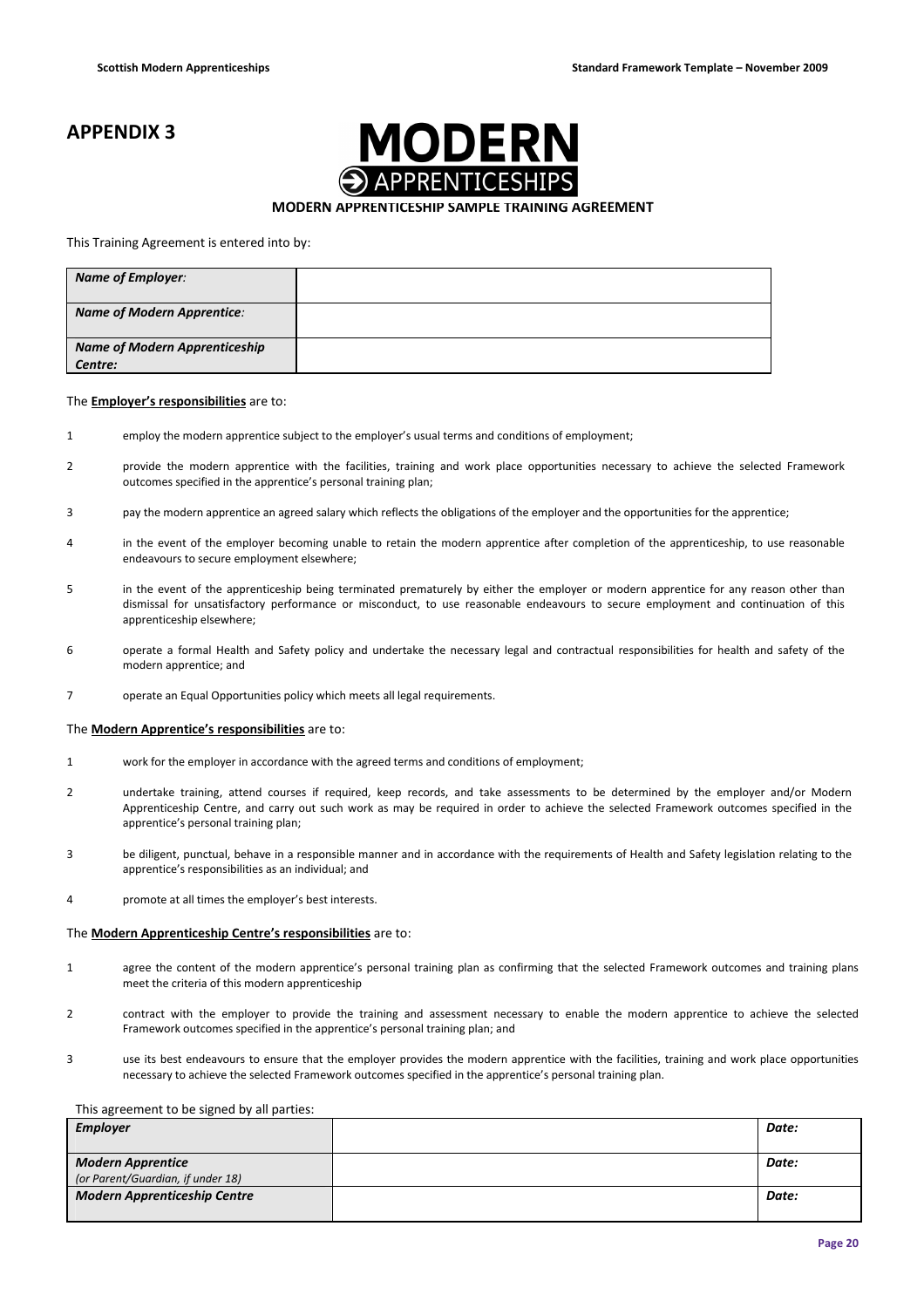

## MODERN APPRENTICESHIP TRAINING PLAN

## The Modern Apprenticeship Centre

| Name:                 |  |
|-----------------------|--|
| Address:              |  |
|                       |  |
| Telephone:            |  |
| Contact:              |  |
|                       |  |
| The Modern Apprentice |  |
| Full name:            |  |
| Home address:         |  |
|                       |  |
|                       |  |
| Work address:         |  |
|                       |  |
|                       |  |
| Date of birth:        |  |

## The Employer

| the contract of the contract of the contract of the contract of the contract of<br>Name: |  |
|------------------------------------------------------------------------------------------|--|
|                                                                                          |  |
| Address:                                                                                 |  |
|                                                                                          |  |
|                                                                                          |  |
|                                                                                          |  |
|                                                                                          |  |
|                                                                                          |  |
| Telephone:                                                                               |  |
|                                                                                          |  |
|                                                                                          |  |
| Contact:                                                                                 |  |
|                                                                                          |  |

## The Local Enterprise Company (if applicable)

| Name:      |  |
|------------|--|
|            |  |
| Address:   |  |
|            |  |
|            |  |
|            |  |
|            |  |
| Telephone: |  |
|            |  |
| Contact:   |  |
|            |  |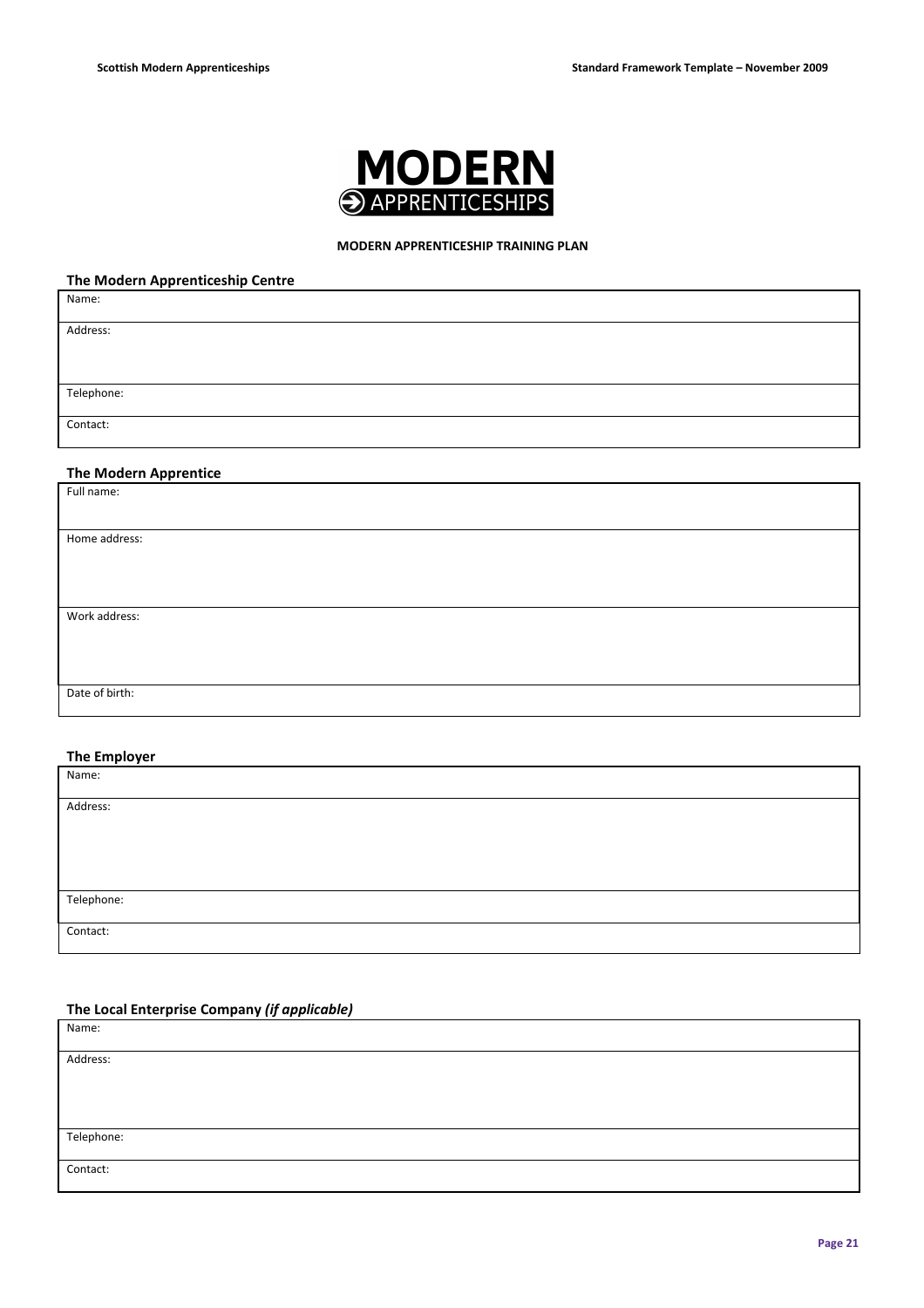## Framework selected outcomes Mandatory outcomes

| S\NVQ Level (please identify level) |                                     | <b>Tick units being</b><br>undertaken | <b>SCQF Level</b> | <b>SCQF Credit</b><br><b>Points</b> |
|-------------------------------------|-------------------------------------|---------------------------------------|-------------------|-------------------------------------|
|                                     | (List mandatory and optional units) |                                       |                   |                                     |
|                                     |                                     |                                       |                   |                                     |
|                                     |                                     |                                       |                   |                                     |
|                                     |                                     |                                       |                   |                                     |
|                                     |                                     |                                       |                   |                                     |
|                                     |                                     |                                       |                   |                                     |
|                                     | S\NVQ level (please identify level) |                                       |                   |                                     |
|                                     | (List mandatory and optional units) |                                       |                   |                                     |
|                                     |                                     |                                       |                   |                                     |
|                                     |                                     |                                       |                   |                                     |
|                                     |                                     |                                       |                   |                                     |
|                                     |                                     |                                       |                   |                                     |
|                                     |                                     |                                       |                   |                                     |
|                                     |                                     |                                       |                   |                                     |
|                                     |                                     |                                       |                   |                                     |
| <b>Enhancements</b>                 |                                     |                                       |                   |                                     |
|                                     |                                     |                                       |                   |                                     |
|                                     |                                     |                                       |                   |                                     |

| <b>Core Skills</b><br>(Include details of the minimum level required) |                        | Tick units being<br>undertaken | <b>SCQF Level</b> | <b>SCQF Credit</b><br>Points |
|-----------------------------------------------------------------------|------------------------|--------------------------------|-------------------|------------------------------|
|                                                                       | Communication          |                                |                   |                              |
| 2                                                                     | Working with others    |                                |                   |                              |
| 3                                                                     | Numeracy               |                                |                   |                              |
| 4                                                                     | Information technology |                                |                   |                              |
| 5                                                                     | Problem Solving        |                                |                   |                              |

## Optional outcomes

| <b>Additional units (if any)</b>                                                      |                | Tick units being<br>undertaken | <b>SCQF Level</b> | <b>SCQF Credit</b><br>Points |
|---------------------------------------------------------------------------------------|----------------|--------------------------------|-------------------|------------------------------|
| These are optional and should reflect the individual training needs of the Apprentice |                |                                |                   |                              |
|                                                                                       | (specify unit) |                                |                   |                              |
|                                                                                       |                |                                |                   |                              |
|                                                                                       | (specify unit) |                                |                   |                              |
|                                                                                       |                |                                |                   |                              |
|                                                                                       | (specify unit) |                                |                   |                              |
|                                                                                       |                |                                |                   |                              |
|                                                                                       | (specify unit) |                                |                   |                              |
|                                                                                       |                |                                |                   |                              |